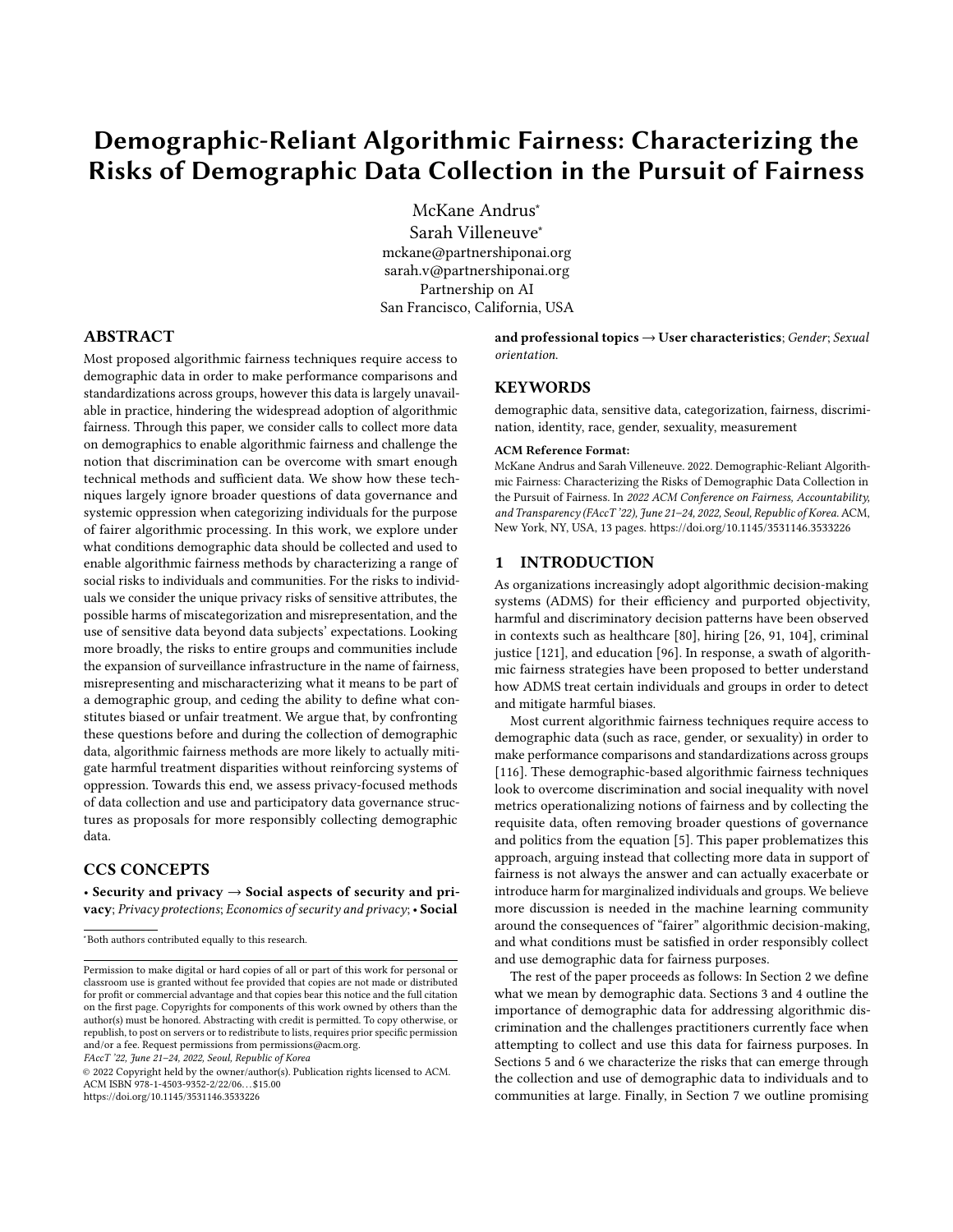approaches to mitigating a number of the risks discussed in this paper.

#### <span id="page-1-0"></span>2 DEFINING DEMOGRAPHIC DATA

Throughout the literature on algorithmic fairness, we see a range of terms used to refer to data about demographics, such as demographic attributes, protected categories/classes/characteristics, and sensitive features, among others. In most cases, these terms are used to refer simply to the variables in a dataset for which different fairness metrics should be computed, without much nuance regarding what is actually captured by the variable. Concepts such as gender, race, ethnicity, and sexuality are collapsed into single categories that are seen as self-evident, inherent characteristics of one's identity. This approach is understandable, seeing as most of the points of reference regarding anti-discrimination, or fairness more broadly, in machine learning stem from legal notions of discrimination that prescribe standards of fairness using census-like data [\[12\]](#page-10-1). Single variable representations of gender, race, ethnicity, and other demographic categories are schemas of social categorization that are both highly measurable and highly actionable, as they tell a relatively clear story about what types of differences exists across groups. What they often miss, however, is how these schemas are themselves products of social systems and conceal parts of the story when taken at face value – to be Black in the United States does not just mean having the "attribute" of dark skin, it also means being on the receiving end of generations of oppression and disenfranchisement through social, governmental, and political means.

If not just a demographic variable in a dataset and not just an individual characteristic, how then should we think about the concepts underlying demographic data like race or gender? In this work, we draw from long histories of scholarship that interrogate categorization schemas and the social harms that can stem from their uncritical adoption [\[17,](#page-10-2) [32,](#page-10-3) [44,](#page-10-4) [45,](#page-10-5) [48,](#page-10-6) [54,](#page-11-2) [60,](#page-11-3) [126\]](#page-12-5). Stemming from these understandings, we see demographic data, and demographic categories more broadly, as an attempt to collapse complex social concepts into categorical variables based on observable or self-identifiable characteristics. While data of this kind can certainly help establish claims of unfairness, as we explore in many of the sections below, the mismatch between efforts to make these categories legible to computers and the actual, multidimensonal, and often fluid nature of class-membership can undermine work around fairness from the start.

## <span id="page-1-1"></span>3 ALGORITHMIC FAIRNESS, DISAGGREGATED EVALUATIONS, AND DEMOGRAPHIC DATA

As algorithmic decision-making systems become more widespread, there is greater risk for the systems to reinforce historical inequalities and engender new forms of discrimination in ways that are difficult to assess. In many cases, when ADMS discriminate against protected groups, they do so indirectly [\[125\]](#page-12-6). While it is certainly possible for machine learning systems to base decisions off of features like race, more often the tools uncover trends and correlations that effectively discriminate across groups without relying on demographic variables.

When looking at how algorithms can discriminate, it is important to consider the different ways in which bias can enter the picture. The most often discussed point of entry is the data used to build the system. Biases in the data collection process and existing social inequalities will dictate the types of correlation that can be utilized by a machine learning system. If a group is underrepresented in the dataset or if the dataset embeds the results of historical discrimination and oppression in the form of biased features, it is to be expected that ADMS will have worse performance for or undervalue certain groups [\[78,](#page-11-4) [83\]](#page-11-5).

How ADMS are designed and towards what kinds of objectives, on the other hand, can have a large bearing on how discriminatory their outcomes are [\[86\]](#page-11-6). If optimizing for a goal that is poorly defined, or even discriminatorily defined, it is likely that a system will reproduce historical inequity and discrimination, just under a guise of objectivity and disinterestedness [\[103\]](#page-12-7). For example, the UK higher education admission algorithm that attempted to define aptitude as a combination of a predicted performance and secondary school quality systematically biased the outcomes for those coming from poorer or less-established secondary schools [\[96\]](#page-12-3). Similarly, ADMS that ignore contextual differences between groups in an attempt to treat everyone equally often lead to discriminatory outcomes, such as in the case of hate speech detection systems that do not consider the identities of the speaker [\[30,](#page-10-7) [31\]](#page-10-8).

Though the types of discrimination discussed here represent a small subset of the myriad ways that ADMS can discriminate, they still bring up a difficult question — how should practitioners assess the potential discriminatory impacts of their systems? The nascent field of Algorithmic Fairness has contributed a number of strategies for identifying and even mitigating discrimination by ADMS, however, almost all of the proposed methods require the use of datasets which include the potentially discriminated against demographic attributes. Even outside of Algorithmic Fairness, conducting any kind of quantitative evaluation that disaggregates results across groups is likely to require data on group membership [\[10\]](#page-10-9).

As previous research has highlighted, data on demographic categories is often unavailable due to a range of organizational challenges, legal barriers, and practical concerns [\[3\]](#page-9-1). Some privacy laws, such as the EU's General Data Protection Regulation (GDPR), effectively only allow the collection of sensitive data such as race, religion, and sexuality under strict conditions of meaningful consent from data subjects [\[41,](#page-10-10) [112\]](#page-12-8). Some corporate privacy policies and standards, such as Privacy By Design, call for organizations to be intentional with their data collection practices, only collecting data they require and can specify a use for [\[3\]](#page-9-1). Given the uncertainty around whether or not it is acceptable to ask users and customers for their sensitive demographic information, most legal and policy teams urge their corporations to err on the side of caution and not collect these types of data unless legally required to do so. As a result, concerns over privacy often take precedence over ensuring product fairness since the trade-offs between mitigating bias and ensuring individual or group privacy are unclear [\[3\]](#page-9-1).

Furthermore, prior work has shown that demographic data is generally only collected once a narrow, enforceable definition of discrimination is codified into law or corporate standards [\[16\]](#page-10-11). As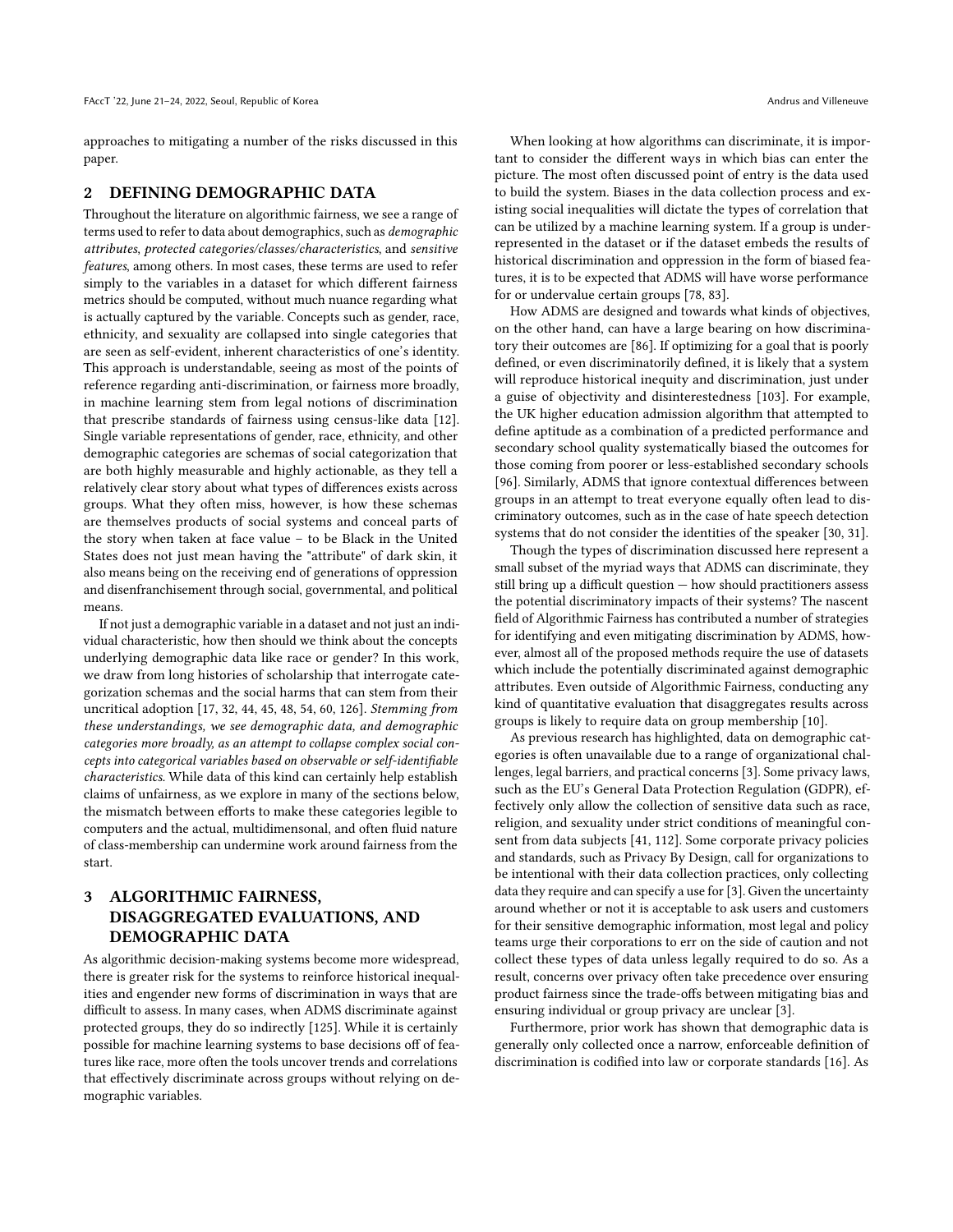such, the issue of missing demographic data is often only confronted and explicitly addressed once assessment and/or enforcement efforts begin in earnest $^1$  $^1$ . Even then, however, we see that anti-discrimination standards and practices vary widely across domains, and in many cases specific types of discrimination are legally sanctioned (e.g., "actuarial fairness" in insurance quotes and "legitimate aims" in employment law [\[81\]](#page-11-7)). Most often, however, legal anti-discrimination frameworks consider ignoring or omitting demographic attributes altogether non-discriminatory [\[124\]](#page-12-9). When ADMS use this approach, often called "fairness through unawareness" or (in cases involving race) "color-blindness," the results have often been shown to be just as discriminatory as whatever came before algorithmic decision-making [\[65\]](#page-11-8). In other cases still, antidiscrimination law and policies can indirectly inhibit corporations from using demographic data, even if it is permitted, since being made aware of discrimination opens the door to legal liability if the discrimination is uncovered without a plan to successfully mitigate it [\[3\]](#page-9-1).

Beyond uncovering bias and discrimination, access to demographic data can help provide justification for the adequate representation and participation of various groups during the design and implementation of ADMS. The trajectory of COVID-19 data collection in the U.S. serves as a good example of this – though the CDC requested racial demographic data to be collected on everyone who was treated for symptoms of COVID-19, racial demographics were frequently omitted in most local and state data collection efforts [\[6\]](#page-9-2). As such, the unique vulnerabilities of Black, Indigenous, and Latinx individuals and communities against the virus were largely obscured until data collection and inference methods improved [\[6\]](#page-9-2).

Partially as a result of this general absence of demographic data, we frequently see a cycle of ADMS development and deployment, exposure of egregious discrimination through individual reports, and then ad hoc system redesigns.  $2$  Without access to demographic data, it is difficult to assess these types of shortcomings before system deployment, and even after deployment it is likely that more insidious forms of discrimination remain hidden.

In the face of such a cycle, organizations looking to assess algorithmic fairness techniques have called for guidance on how to responsibly collect and use demographic data. However, prescribing adherence to statistical definitions of fairness on algorithmic systems without accounting for the social, economic, and political systems in which they are embedded can fail to benefit marginalized groups and undermine fairness efforts [\[4,](#page-9-3) [74\]](#page-11-9). Therefore, developing guidance requires a deeper understanding of the risks and tradeoffs inherent to the use of demographic data. Efforts to detect and mitigate harms must account for the wider contexts and power structures that algorithmic systems, and the data that they draw on, are embedded in.

## <span id="page-2-0"></span>4 COMMON CONCERNS AROUND MEASURING DEMOGRAPHICS

When considering the risks of demographic data collection and use, it is often important to consider how the data is collected. Generally speaking, some combination of self-identification, ascription, and inference are used to create datasets that include demographics or to supplement existing datasets with demographic categories. Self-identification is usually operationalized as self-classification, or having data subjects select relevant categories from a set of options, ascription, also referred to as labelling, relies on data labelers or other second parties to determine the data subjects' demographics from existing data sources such as images or text, and inference or imputation use statistical methods and machine learning to guess subjects' attributes based on correlations found in datasets that already included demographic variables. Each of these approaches comes with trade-offs around privacy, data quality, and technical and economic feasibility that must be balanced when deciding whether to, and if so how to, collect demographic data [\[3\]](#page-9-1).

To start, each of these approaches takes on a unique set of risks to personal privacy. Self-identification arguably incurs the least risk, as requiring data subject participation ensures that they have more control over and awareness of what types of data about them exists. That being said, it can also have the impact of making people more aware of their privacy and increase concerns about what the data will be used for, an outcome many corporations try to avoid. Ascription and inference, on the other hand, allow data holders to define aspects about data subjects without giving them a say or even without them being made aware. These methods can differ in risk in that some individuals might be more comfortable having attributes like their gender identity predicted by an algorithm instead of say a data labeler given the growing disillusionment and dismissal of algorithmic profiling [\[21\]](#page-10-14). Furthermore, while ascription and inference can perhaps mitigate contests over privacy on the front end, they greatly increase the risk of public backlash if or when it is revealed that this data was collected, such as in the case of Facebook inferring "ethnic affinity" or "multicultural affinity" [\[57\]](#page-11-11).

Each measurement technique also comes with unique challenges around the quality of the resulting datasets. While self-reporting likely results in the most accurate labels, it can also produce the sparsest datasets, as many individuals will not share sensitive attributes unless they are sufficiently incentivized or bought into the goal of collection [\[3,](#page-9-1) [63\]](#page-11-12). In cases where ascription is used, on the other hand, datasets are more complete but much less accurate. Depending on the types of data available when ascribing attributes, whether it be images, written text, or some other source of metadata about a person, certain demographic categories may just not be at all determinable (e.g. sexuality when the available data is just images of faces). Inference techniques encounter a similar tradeoff of completeness for accuracy, but they are more scalable and so find more use in practice. Inference is also commonly used as a supplemental technique, allowing practitioners to fill in demographic attribute variables in incomplete datasets. While this is a low-cost strategy that can enable many kinds of algorithmic fairness analysis, it requires practitioners to be mindful of how inferred attributes introduce new sources of bias to the analysis [\[25\]](#page-10-15).

<span id="page-2-1"></span><sup>&</sup>lt;sup>1</sup>See, for example, the new data collection efforts mandated by [Exec. Order No. 13985](https://www.federalregister.gov/documents/2021/01/25/2021-01753/advancing-racial-equity-and-support-for-underserved-communities-through-the-federal-government)

<span id="page-2-2"></span>and [Exec. Order No. 14035](https://www.federalregister.gov/documents/2021/06/30/2021-14127/diversity-equity-inclusion-and-accessibility-in-the-federal-workforce) <sup>2</sup>The AI Incident Database [\[85\]](#page-11-10) includes many examples of this, such as Google just removing the 'gorilla' tag after it was applied to Black users' photos [\[49\]](#page-10-12) and Amazon scrapping their resume screening tool after it was shown to penalize experience with organizations such as "Women Who Code" [\[43\]](#page-10-13).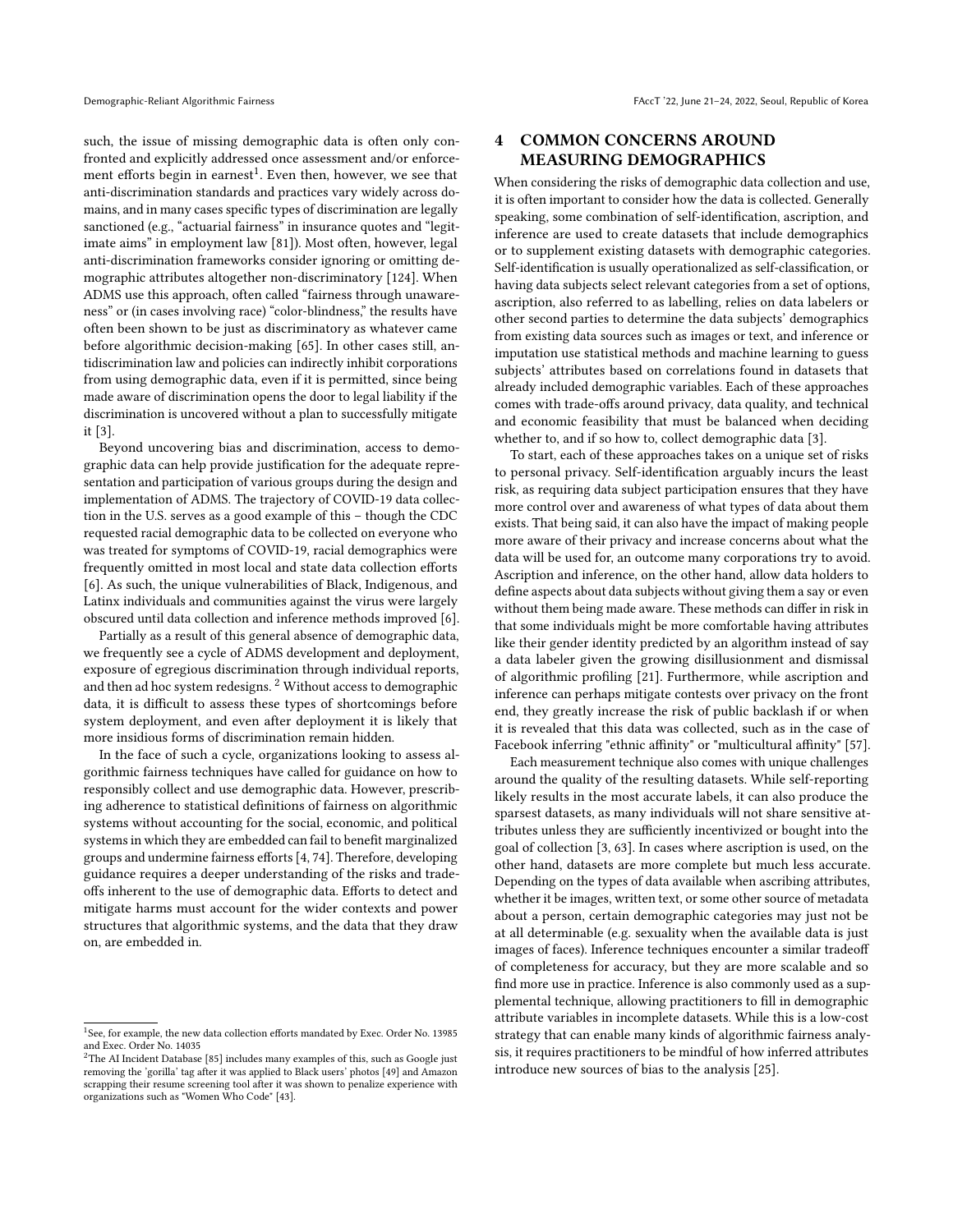Though concerns around privacy and data quality are deeply pervasive, costs and organizational risks are the most likely barriers to collecting demographic data [\[3\]](#page-9-1). In the case of self-identification, for many companies asking users or clients for their demographics would be seen as questionable if not outright nefarious. As such, the effort needed to communicate how demographic data would be used as well as the potential legal risks from privacy and anti-discrimination law simply set too high of a cost on collecting demographics through self-identification. Ascription, on the other hand, is generally cost-prohibitive for large datasets because it relies on paid employees and contractors to produce demographic information. That being said, it can be used to create small, high quality datasets for assessing system bias in cases where discrimination is likely to be based on ascribed characteristics, such as perceived gender or race [\[13\]](#page-10-16). Inferential methods, despite carrying the most risk of inaccuracy when used by themselves, are extremely common in practice largely because of their immediate feasibility. In many domains it is only explicitly asking individuals for their sensitive attributes that is legally prohibited, not the actual use of those attributes to assess discrimination. As such, practitioners looking to assess their systems for discriminatory behavior are pushed to create what are known as proxy models that predict sensitive attributes to assess potential discrimination [\[20,](#page-10-17) [24,](#page-10-18) [58\]](#page-11-13). Without explicit guidance or requirements around algorithmic antidiscrimination, this type of measurement strategy is likely to become more pervasive despite incurring some of the greatest risks to accuracy and privacy.

## <span id="page-3-0"></span>5 INDIVIDUAL RISKS OF OF DEMOGRAPHIC DATA COLLECTION AND USE

When discussing the social risks of collecting demographic data, most researchers and practitioners focus mainly on the threats to individual privacy. In this section we expand on the individual privacy conversation and consider two more sources of risk – individual misrepresentation and use beyond intended consent. Our goal with this section and the next is not to suggest that demographic data should never be used, but rather to build out a clearer picture of what future data collection efforts should attempt to address in their pursuit to enable less discriminatory decision making.

#### 5.1 Encroachments on Individual Privacy

Though privacy is a commonly held concern when it comes to any type of data collection, the collection of demographic data requires special care and consideration. Sharing or otherwise determining sensitive attributes can expose individuals to various forms of direct or indirect harm, especially already marginalized and vulnerable individuals. Though there are numerous proposed methods for ensuring the privacy and security of sensitive attributes, the strategies for assessing (let alone mitigating) fairness or discrimination under privacy constraints are still very experimental and not commonly used [\[37,](#page-10-19) [56,](#page-11-14) [64\]](#page-11-15). As such, most efforts to collect sensitive demographic data will at some point in the pipeline require tying the data to individuals, necessarily risking individuals' privacy.

One clear privacy risk of obtaining an individual's demographic data is that this data can still be the basis for many types of discrimination. Though many countries have laws against direct discrimination, it is still a common occurrence due to the difficulty of proving discrimination in individual cases, especially algorithmic ones [\[118\]](#page-12-10). In domains such as hiring [\[89,](#page-11-16) [90\]](#page-11-17), advertising [\[22,](#page-10-20) [29\]](#page-10-21), and pricing [\[55,](#page-11-18) [72\]](#page-11-19), direct forms of discrimination, algorithmically mediated or not, are relatively common. For sectors like advertising, discriminatory practices are often justified by claims that differential treatment results in more helpful services, which may in fact be true. However, in a recent survey study of Facebook users, most were still uncomfortable with sensitive attributes being used as the basis for decisions around what they are being shown [\[22\]](#page-10-20).

In the most pernicious cases, demographic data can be used as the criteria for various forms of state or societally enacted violence, such as detainment and deportation based on documentation status in the United States. Even in cases where the targeted attribute (e.g., documentation status) is not collected, other accessible forms of data (e.g., country of birth and spoken language, contact lists) can be used to help infer the targeted attribute [\[111\]](#page-12-11). As corporately collected data becomes increasingly requested by and made available to state agencies [\[66,](#page-11-20) [99,](#page-12-12) [109\]](#page-12-13), it is critical that practitioners consider what types of identity-based violence individuals might be exposed to by providing self-categorizations.

Depending on what types of threat individuals' feel behind having their sensitive attributes revealed, it is also possible that the collection of demographic data can have a "chilling effect" on members of the groups most at-risk of discrimination or targeting. Once cognizant of the possibility that a platform or system is directly asking for or inferring demographic attributes, individuals may change their behavior on a platform or with a system to prevent being labeled or out of concerns such as "stereotype threat," the concern of being viewed as an example of a negative stereotype about some aspect of one's identity [\[120\]](#page-12-14). A commonly suggested approach to reducing these forms of direct targeting risk is to "anonymize" or "de-identify" datasets, but even with these strategies marginalized individuals can still be vulnerable to "re-identification" [\[23\]](#page-10-22).

Finally, another salient privacy risk is the possible loss of autonomy over one's identity and interactions when demographic data is collected or used. Machine learning and AI systems are often built with the intention of making generalizations across groups in order to categorize individuals, meaning that it is not even necessary for an individual to share their demographic data in order for the system to decide to treat them as a "Black woman" or "Asian man." Simply by matching patterns of behavior, algorithmic systems can categorize individuals, even if the categories are not explicitly labeled "Black woman" or "Asian man" [\[70,](#page-11-21) [75\]](#page-11-22). Barocas and Levy [\[11\]](#page-10-23) refer to these types of associations between individuals as privacy dependencies, as an individual's privacy quite literally depends on the privacy of the people like them. In other cases, even when users provide sensitive data about themselves, platforms may not take that data into account when making decisions for that user, subverting their agency around self-presentation [\[15\]](#page-10-24).

For these types of privacy risks, we might expect privacy regulation such as GDPR or California's California Consumer Privacy Act (CCPA) to prevent the worst abuses. Privacy regulation to date, however, has largely focused on the individual's "right to privacy"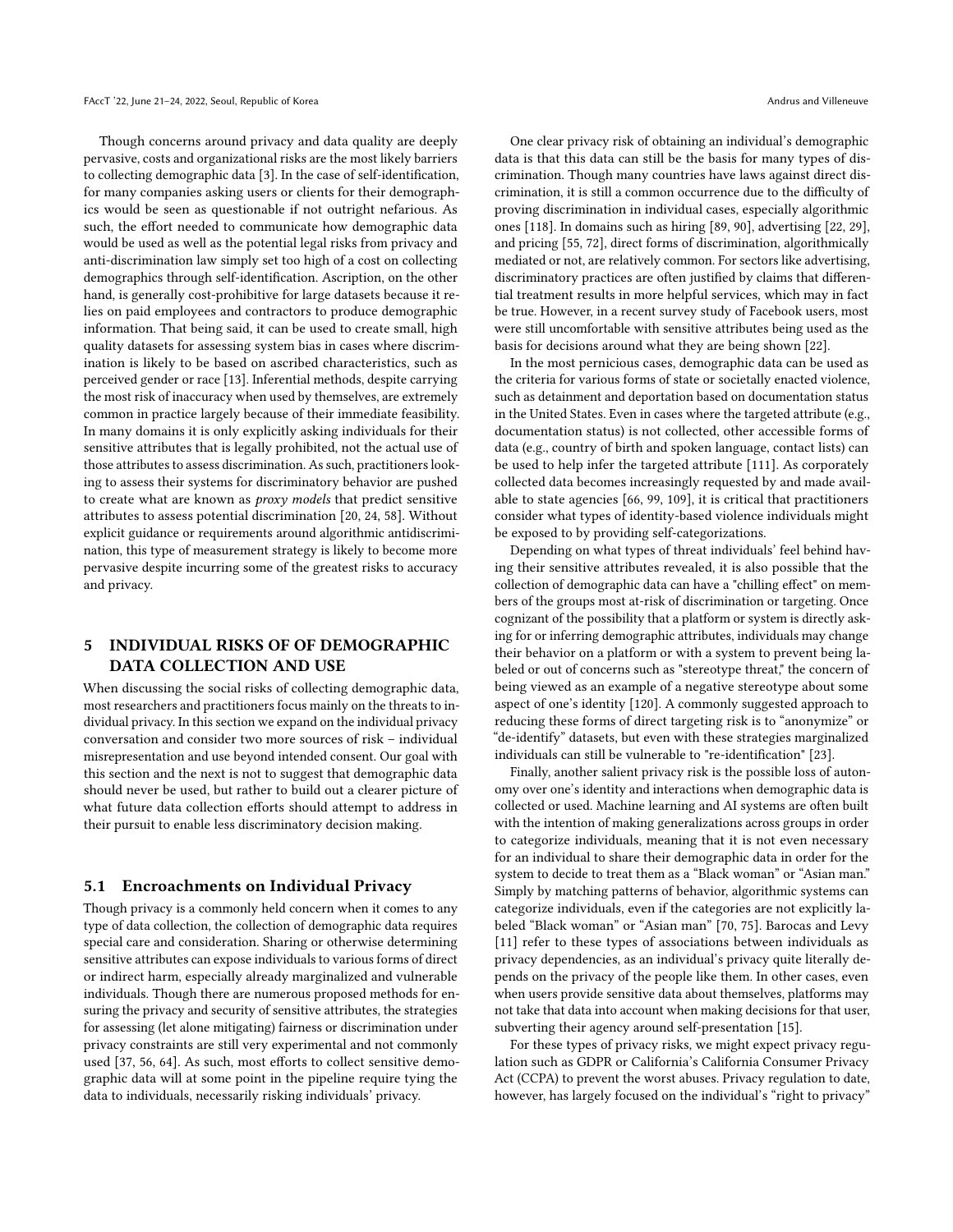and agency over their own personal data [\[75\]](#page-11-22), ignoring the relationality between data subjects and the interconnectedness of their privacy. Even when it comes to an individuals' agency over data about them specifically, the relationship between individuals and the tech firms collecting their data is frequently one of "convention consent" [\[110\]](#page-12-15). In other words, users are resigned to share their data even when they do not agree with how it is being used because it is the cost of accessing platforms and services and they do not see any reasonable alternative [\[33\]](#page-10-25). While there is technically always the option of not using platforms or services that require personal data, many have come to serve as essential infrastructure, calling into question how much someone can afford to hold onto their privacy by withholding their consent.

#### <span id="page-4-0"></span>5.2 Miscategorization and Identity Misrepresentation

How demographic data is coded and represented in datasets specifically, what categories are being used to define individual characteristics — can have a significant impact on the representation of marginalized individuals. When ADMS fail to accurately determine an individual's identity, such miscategorization and identity misrepresentation may not only lead to social and political discrimination, but also psychological and emotional harms via feelings of invalidation and rejection [\[39\]](#page-10-26).

On one hand, individual miscategorization can occur when an individual is misclassified despite there being a representative category that they could have been classified under. To better understand the implications of miscategorization, it's important to understand the different dimensions of identity and how these can lead to misrepresentation. With respect to racial identity, Roth [\[98\]](#page-12-16) distinguishes between multiple dimensions of the concept of race, highlighting how an individual's racial identity can be represented differently depending on the observer or method of data collection. Dimensions of racial identity include self-identity (the race an individual self-identifies as), self-classification (the racial category an individual identifies with on an official form), observed race (the race others believe you to be), appearance-based (observed race based on readily observable characteristics), interaction-based (observed race based on characteristics revealed through interaction such as language, accent, surname), reflected race (the race you believe others assume you to be), and phenotype (racial appearance) [\[48\]](#page-10-6). When an individual is categorized under just one of these dimensions, unless use of the data is limited to a single bespoke purpose, it is highly likely that the individual will be misrepresented during disaggregated analyses in some way. For example, when one's self-classified race is collected and it differs from their most frequent perceived race, the analysis is likely to miss forms of discrimination stemming from perceived race [\[67\]](#page-11-23).

On the other hand, identity misrepresentation can occur when the categories used do not adequately represent an individual as they self-identify. As Keyes et al. [\[61\]](#page-11-24) argues, ADMS designers and the data used carry particular expectations of what gender, class, or race mean in society. When categorization and classification of an individual is conducted by observation, either by person or machine, there is the risk that an individual's observed identity does not align with their self-identification and can lead to individual

misrepresentation. Moreover, treating the notion of identity as a quality that can be "inferred" externally produces new forms of control over an individual's agency to define themselves [\[59–](#page-11-25)[61\]](#page-11-24). For example, ADMS that involve predicting an individual's sexual identity perpetuate certain beliefs and ideas about queerness by associating specific characteristics, appearance, biology, or behavior as essential features of sexual identity [\[111\]](#page-12-11). This can cause psychological harm to individuals who may not "fit the mold" of the category they self-identify with. As individuals come to understand the differences that form the basis for categorization, they can start to interpret their own actions through the lens of the category they are assigned to, in turn influencing their future decisions, a process that philosopher Ian Hacking dubbed the "looping effect" [\[45\]](#page-10-5). For example, when individuals are made more acutely aware of what factors lead to them being perceived as "a woman" or as "queer," they are incentivized to change their behavior either to increase the likelihood of their preferred classification or to simply live in a way they may now see as more aligned with their identity [\[32\]](#page-10-3). Though this type of risk is not likely to be the most salient when collecting demographic data only to assess unequal outcomes or treatment, it is important to be mindful of when asking users for their demographics on platforms with content recommendations that are increasingly tailored to users based on the other information they provide, such as YouTube and TikTok.

Additionally, restricting identity to fixed and measurable forms inherently misrepresents fluid and often unobserved characteristics such as sexuality and gender identity [\[100,](#page-12-17) [111\]](#page-12-11). Facial recognition technologies are a prominent case where the harm of identity misrepresentation occurs, since categorization is often based solely on observable characteristics. Many datasets used to train facial recognition systems are often built upon a binary, physiological perspective of female and male, and consequently misrepresent individuals who do not self-identify with those categories [\[102\]](#page-12-18). Continuing to build databases that assume identity is fixed and that only include observable traits risks reinforcing harmful practices of marginalization. Additionally, doing so can further entrench pseudoscientific practices which assume invisible aspects of one's identity from visible characteristics such as physiognomy [\[102,](#page-12-18) [107\]](#page-12-19).

## 5.3 Data Misuse and Use Beyond Informed Consent

Once collected, demographic data can be susceptible to misuse. Misuse refers to the use of data for a purpose other than that for which it was collected or consent was obtained. In the context of ADMS, this could involve collecting and using data to train models that may be deployed in unexpected contexts or re-purposed for other goals. In practice, it is difficult for organizations to specify clear data uses at the point of collection. Sensitive demographic data, in this case, can go on to inform systems beyond the initial scope defined during collection. For example, in 2019 the U.S. government developed the Prisoner Assessment Tool Targeting Estimated Risk and Needs (PATTERN) [\[113\]](#page-12-20). PATTERN was trained on demographic data and criminal history data for the purpose of assessing recidivism risk and providing guidance on recidivism reduction programming and productive activities for incarcerated people [\[113\]](#page-12-20). Then, in March 2020 the Bureau of Prisons was directed to begin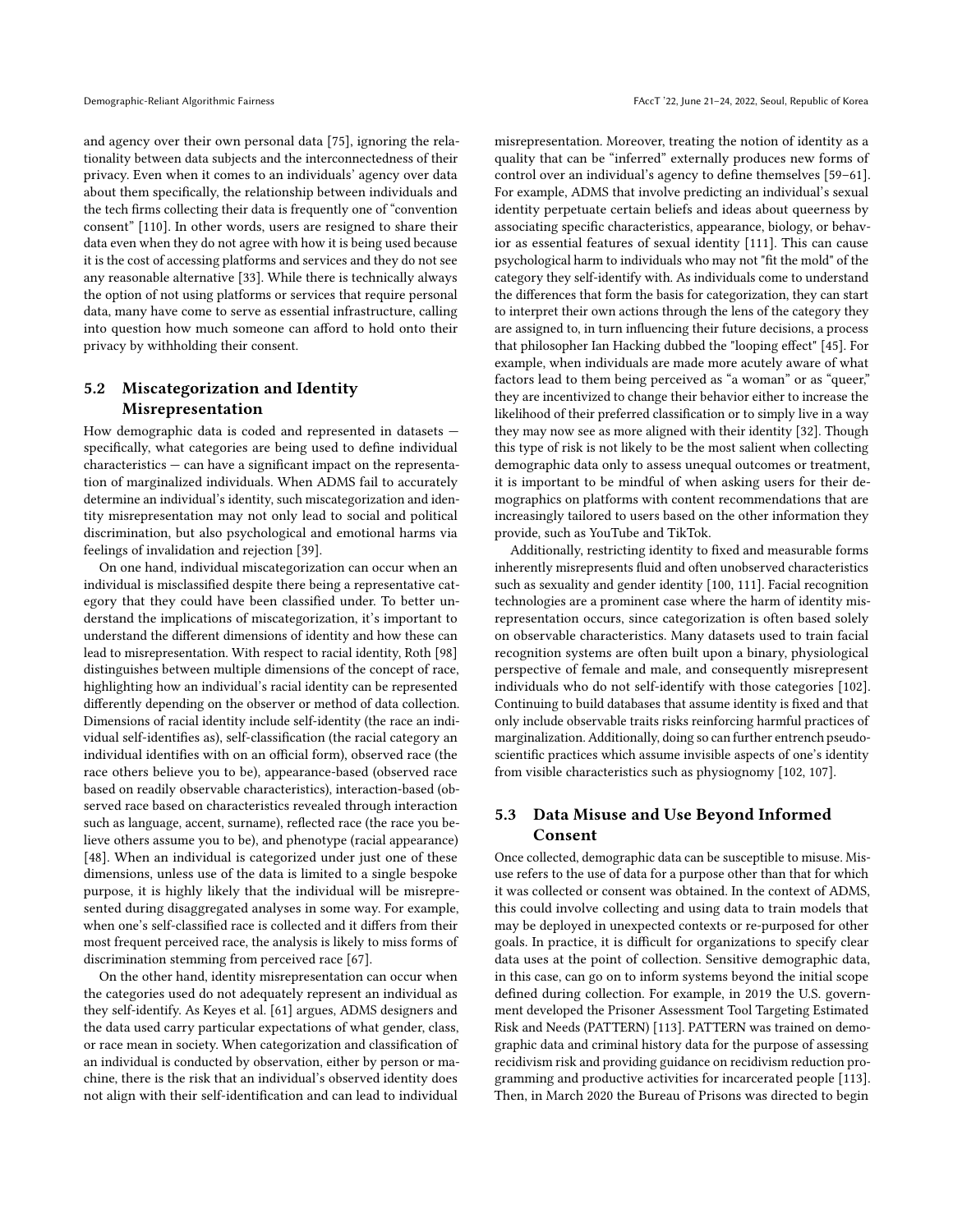using PATTERN to determine which individuals to transfer from federal prison to home confinement in the wake of the COVID-19 pandemic [\[84\]](#page-11-26). However, the data used to inform PATTERN was not intended to inform inmate transfers, let alone during a global pandemic which introduced a number of unprecedented social and economic variables [\[84\]](#page-11-26).

Data misuse could also refer to instances where data is shared with third parties or packaged and sold to other organizations. A notable example of data misuse in this respect can be seen in Clearview AI's facial recognition dataset, which the company claims contains over three billion images scraped from social media platforms such as Facebook, Instagram, LinkedIn, and Twitter, along with personal information listed on people's social media profiles [\[50\]](#page-10-27).

Corporations collecting and using individuals' demographic data to train and deploy ADMS are facing some increased pressure (from both the public and regulatory bodies) for transparency on how such data is collected and used. For example, Article 13 of the GDPR [\[36\]](#page-10-28) requires companies collecting personal data from a data subject to provide the data subject with information such as the purpose of the data processing, where the data is being processed and by which entity, recipients of the data, the period for which the data will be stored, the existence of algorithmic decision-making and the logic involved, and the right to withdraw data [\[36\]](#page-10-28). Companies have begun to incorporate this informational requirement into their data collection practices, often in the form of click wraps, digital banners that appear on users' screens and require them to "accept all" or "decline" a company's digital policies. Yet, providing individuals with transparency and information about how data will be used is generally not sufficient to ensure adequate privacy and reputational protections [\[79\]](#page-11-27). Overloading people with descriptions of how their data is used and shared and by what mechanisms is not a way to meaningfully acquire data subjects' consent, especially in cases where they are sharing sensitive, personal information [\[79,](#page-11-27) [82\]](#page-11-28). Rather, the goals of data use and the network of actors expected to have access to the data are what need to be clearly outlined and agreed upon by the data subject. Additionally, while it may be difficult for organizations to specify clear data uses at the point of collection, companies may consider providing updates as the use cases for that data becomes clearer. In following with this more rigorous notion of consent, we would expect check-ins on how the data was used to assess or mitigate discrimination and on whether the data subjects would still like for their sensitive data to be used towards these ends. Collecting demographic data consensually requires clear, specific, and limited use as well as strong security and protection following collection.

## <span id="page-5-0"></span>6 COMMUNITY RISKS OF DEMOGRAPHIC DATA COLLECTION AND USE

Moving beyond individual risks, this section considers a range of potential harms to communities. As ADMS seek to generalize across groups based on data collected from a subset of the population, data collection can lead to a number of unintended risks including undue surveillance, group misrepresentation, and the ceding of agency over defining what constitutes fair and just treatment, which we detail below.

## 6.1 Expanding Surveillance Infrastructure in the Pursuit of Fairness

Data collection is now employed on a regular basis to define and monitor types of groups, such as customers, communities, or populations. This type of surveillance does not target individuals directly, but looks at how people can be grouped together or what it means to be a member of a specific group. This form of group profiling raises a number of questions around harms related to collective privacy and discrimination [\[70,](#page-11-21) [75\]](#page-11-22).

As discussed throughout this paper, there is often a trade-off between privacy and fairness when it comes to assessing discrimination and inequality. Calls to collect demographic data in order to enable algorithmic fairness techniques run the risk of intersecting with many corporations' and governments' attempts to understand the impacts their products and services are having on groups at large, potentially justifying the expansion of data-driven surveillance infrastructures. Scholars of surveillance and privacy have shown time and time again that the most disenfranchised and "at-risk" communities are routinely made "hypervisible" by being subjected to invasive, cumbersome, and experimental data collection methods, often under the rationale of improving services and resource allocation [\[14,](#page-10-29) [19,](#page-10-30) [35\]](#page-10-31). Within this context it is not unreasonable for members of disenfranchised groups to distrust new data collection efforts and to withhold information about themselves when sharing it is optional.

Further still, increased visibility and awareness of being under surveillance is likely to have a chilling effect on community groups and society at large. Citron and Solove [\[27\]](#page-10-32) highlights that databased surveillance can reduce the range of viewpoints and amount of information shared among communities. One example of this is the dramatic decrease of Grindr users sharing their HIV status on the app when it was learned that Grindr had shared this data with analytics firms [\[27\]](#page-10-32). In this way, attempts to gain insight into specific groups through demographic data collection may result in widespread self-censoring. Though most practitioners are well-meaning in their efforts to improve representation and system performance for groups, it is important to consider what the costs and risks are for already disenfranchized groups to be 'better' represented in datasets [\[52\]](#page-10-33).

In cases where there seems to be a trade off between institutional visibility or anti-discrimination and surveillance, we recommend centering the agency of the groups that planned interventions are supposed to support. Scholarship from the emerging fields of Indigenous Data Sovereignty and Data Justice can provide a starting point for what this might look like — instead of collecting demographic data to "objectively" or "authoritatively" diagnose a problem in the system or even in society more broadly, data collection efforts can be grounded in community needs and understandings first and foremost [\[92,](#page-11-29) [95,](#page-12-21) [119\]](#page-12-22). It is also important to note that disaggregated data is not the only way that groups facing discrimination or other forms of inequality can become more visible. Small-scale data collection and qualitative methodologies can also be used to identify treatment and outcome disparities [\[69,](#page-11-30) [97,](#page-12-23) [122\]](#page-12-24).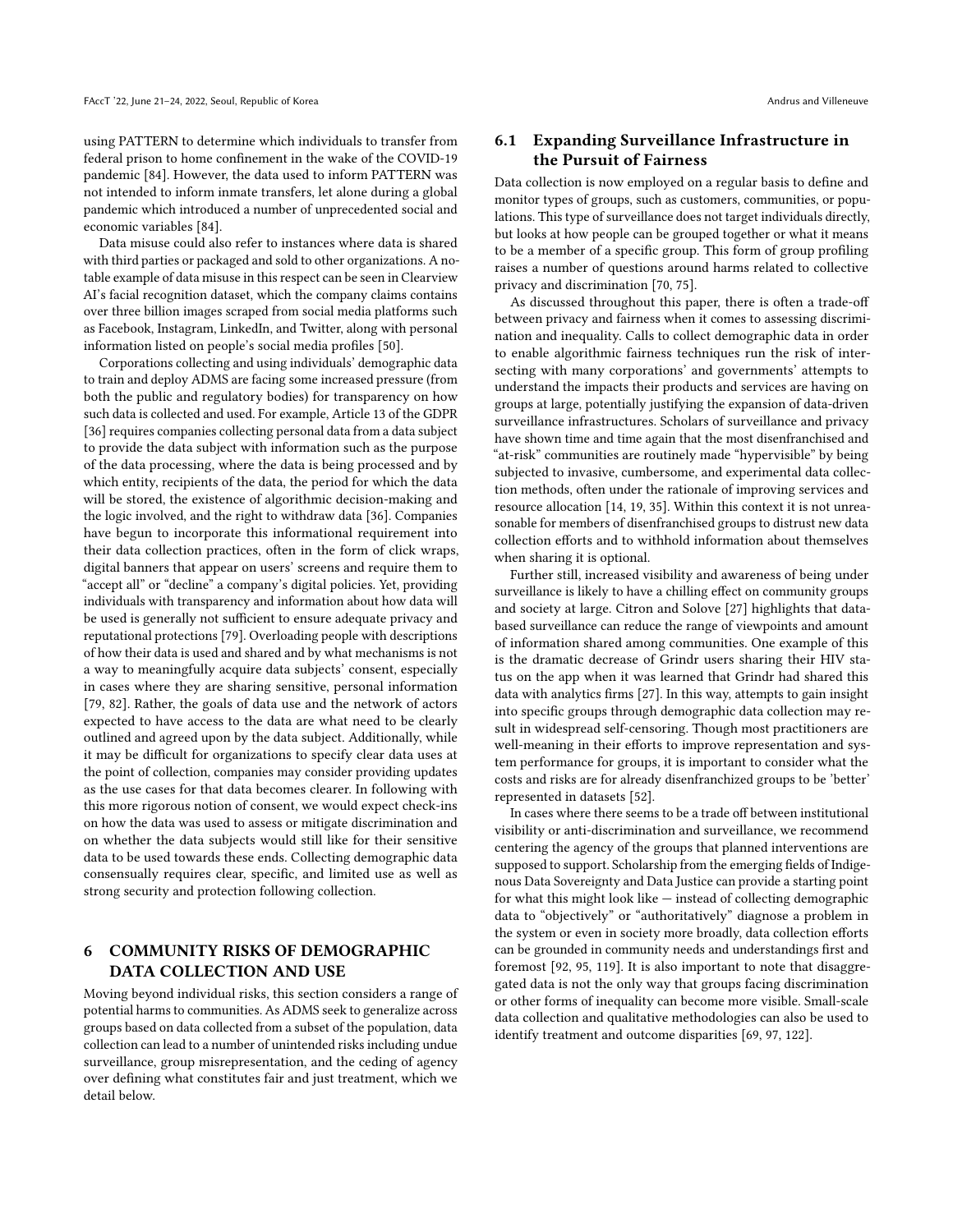## 6.2 Group Misrepresentation and Reinforcing Oppressive or Overly Prescriptive **Categories**

Another source of risk arises from the demographic categories themselves and what they are taken to represent. Scholars from a wide range of disciplines have considered the question of what constitutes representative or useful categorization schemas for race, gender, sexuality, and other demographics of institutional interest and where there are potential sources for harm [\[17,](#page-10-2) [32,](#page-10-3) [44,](#page-10-4) [45,](#page-10-5) [48,](#page-10-6) [54,](#page-11-2) [60,](#page-11-3) [126\]](#page-12-5). Though there are certainly nuances to defining and measuring each of these demographics, we can find some general trends across this scholarship around the risks of uncritically relying on these categories to describe the world, or, in our case, to ascertain treatment differences across groups. At a high level, these risks center around essentializing or naturalizing schemas of categorization, categorizing without flexibility over space and time, and misrepresenting reality by treating demographic categories as isolated variables instead of "structural, institutional, and relational phenomenon" [\[48,](#page-10-6) 1].

The first of these risks, and certainly the one most frequently encountered and vocalized by practitioners [\[3\]](#page-9-1), is when entire groups are forced into boxes that do not align with or represent their identity and lived experience. Often, this occurs because the range of demographic categories is too narrow, such as leaving out options for "non-binary" or "gender-fluid" in the case of gender [\[15\]](#page-10-24). It can also commonly occur in cases where demographic data is collected through inference or ascription. In these cases, systems often embed very narrow standards for what it means to be part of a group, defining elements of identity in a way that does not align with the experience of entire segments of the population [\[39\]](#page-10-26). This type of risk is especially well-documented with regards to various types of automated gender recognition failing to correctly categorize transgender and non-binary individuals. Both critics and users deem these failures inevitable because these systems treat gender as purely physiological or visual, which is different from how members of these communities actually experience gender [\[39,](#page-10-26) [47,](#page-10-34) [59,](#page-11-25) [61\]](#page-11-24). In each of these ways, demographic data collection efforts can reinforce oppressive norms and the delegitimization of disenfranchised groups, potentially excluding entire communities from services and institutional recognition as a form of what critical trans scholar Dean Spade calls "administrative violence" [\[106\]](#page-12-25).

Furthermore, data collected with too limited of categories risks misrepresenting and obscuring subgroups subject to distinct forms of discrimination and inequality, especially in cases where demographic data is collected via inference. The most common inference techniques used by public and private institutions generally rely on the very limited set of demographic categories included in the census, such as Bayesian Improved Surname Geocoding (BISG), which uses an individual's name and zip code to predict their race [\[34\]](#page-10-35). As one example, there have been many efforts to distinguish between Asian American and Pacific Islander (AAPI) populations in health [\[105\]](#page-12-26) and education [\[88\]](#page-11-31) due to fears that disenfranchised subgroups are made further invisible by being categorized under the broad umbrella of AAPI. Models like BISG, however, use U.S. census data and thus cannot go beyond the six census categories for

race and ethnicity (White, Black, AAPI, American Indian/Alaskan Native, and Multiracial).

Another way that categorization schema can be misaligned with various groups' experiences and lived realities is when the demographic categories themselves are too narrowly defined to capture all the dimensions of possible inequality. For example, each of the dimensions of race discussed in Section [5.2](#page-4-0) carries with it different potential adverse treatments and effects. If the only type of demographic data an institution collects is through self-identification, for instance, it can draw a very different picture of discrimination than data collected through ascription [\[48,](#page-10-6) [101\]](#page-12-27). As such, when it comes to assessing discrimination or some other form of inequality, it is critical that practitioners have a prior understanding of how differential treatment or outcomes are likely to occur such that the right dimension of identity is captured to accurately assess likely inequities.

As previously mentioned, it is also important to consider the temporality of categorization — categorization schema and identities can change over time, and how much this is taken into account during system design will likely have a disproportionate impact on groups with more fluidity in their identities. Looking first to gender and sexuality, critical data scholars have argued that queer and trans identities are inherently fluid, contextual, and reliant upon individual autonomy [\[60,](#page-11-3) [100\]](#page-12-17). There are no tests or immutable standards for what it means to be queer, non-binary, or any number of other forms of identity, and it is likely that one's presentation will change over time given new experiences and contexts. In other words, queer identities can be seen as perpetually in a state of becoming, such that, rigid, persistent categorizations into states of being can actually be antithetical to these identities. Pushing towards actionable interventions, Tomasev et al. [\[111\]](#page-12-11) suggest moving past attempts to more accurately label queer individuals and groups as a way of achieving fairness and looking instead to qualitatively engage with queer experiences with platforms and services to see how cisheteronormativity crops up in system design.

Somewhat similarly, in studies of race and racism it has been argued that race should be seen as a "a dynamic and interactive process, rather than a fixed thing that someone has" [\[87\]](#page-11-32). Especially for multiracial individuals, there is immense malleability in how they are perceived by others, how they perceive themselves, and what they choose to accentuate in their presentation and interactions to influence various forms of racial classification [\[87\]](#page-11-32). Similar to the case with queer identities, attempts to develop and enforce fairness constraints around more static, decontextualized notions of race will miss the ways in which forcing groups into static boxes is itself a form of unfairness. As such, when it is not possible to work with these fluid identity groups directly to understand how systems fail to accommodate them, data subjects should at the very least be given opportunities to update or clarify their demographics in cases where data is collected over an extended period of time and it is used in variable contexts [\[100\]](#page-12-17).

Even in cases where groups feel adequately represented by a categorization schema, however, the categories can become harmful depending on how they are used. When demographic categories start to form the basis for differences in servicing, such as in advertising and content recommendation, there is a risk of reinforcing and naturalizing the distinctions between groups. Especially in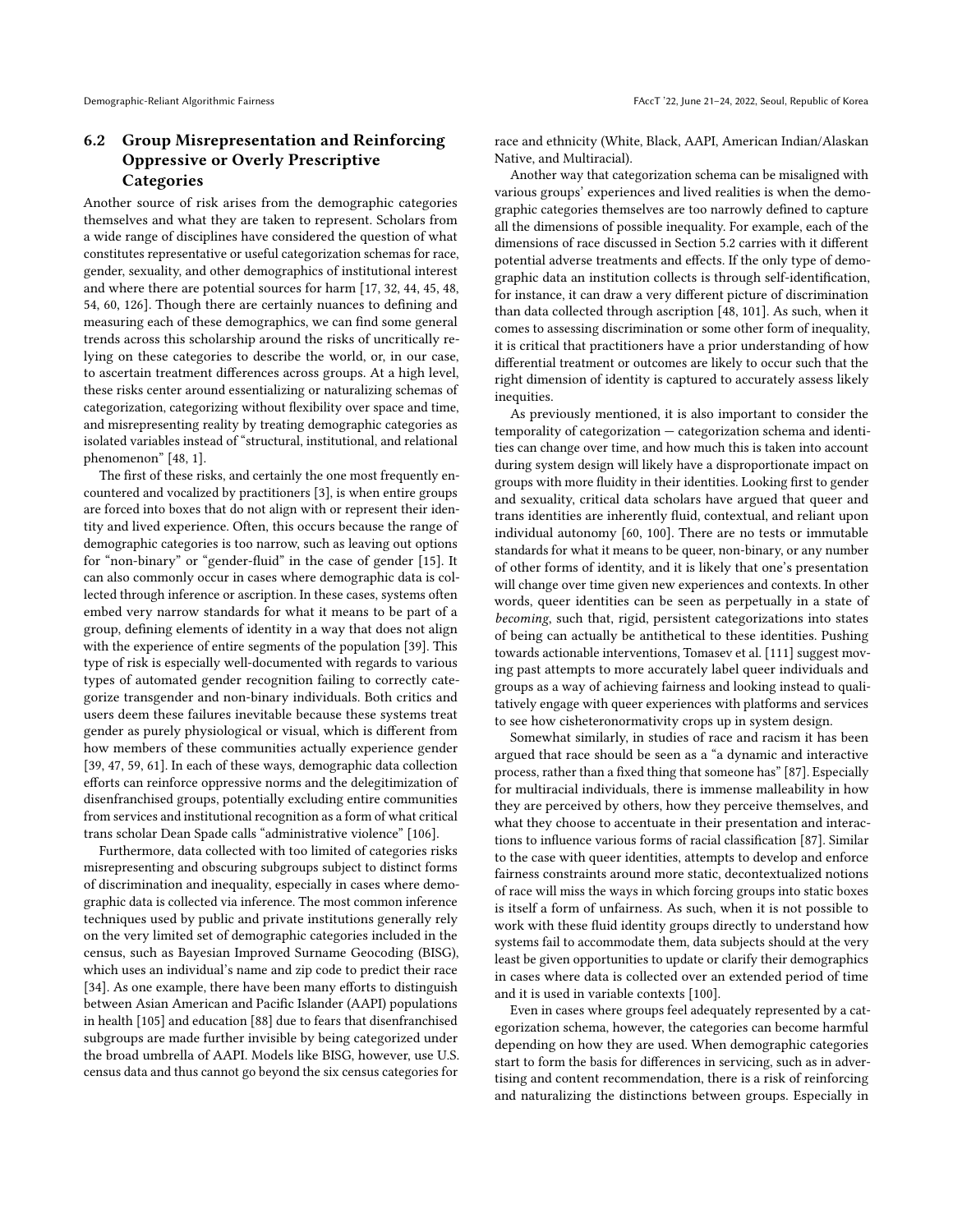cases where demographic variables are uncritically adopted as an axis for differential analysis, varying outcomes across groups can be incorrectly attributed to these variables, as has occurred many times in medical research [\[18\]](#page-10-36), which in turn reinforces the notion that the differences between groups are natural and not a result of other social factors [\[48\]](#page-10-6). With regards to race, a categorization schema that is conclusively not genetic or otherwise biological [\[76\]](#page-11-33), this has been described as the risk of studying race instead of racism. By looking for differences between what groups do instead of how groups are treated, it encourages attributing responsibility to oppressed groups for their own oppression. For example, in the creation of recidivism risk scores tools for the criminal justice system, there has been extensive focus on what factors increase the accuracy of criminality prediction [\[7\]](#page-9-4). However, given how criminality is usually defined — namely, that an individual has been arrested and charged for a crime — the factors that end up predicting criminality most accurately are often just the factors that increase one's likelihood to be targeted by discriminatory policing [\[7\]](#page-9-4).

## 6.3 Private Control Over Scoping Bias and Discrimination

As a final risk to consider, the assessment of inequality and discrimination is a not rigidly defined or widely agreed upon process. Rather, institutions that collect demographic data have a wide range of techniques and approaches they can possibly employ when it comes to both collecting data and interpreting that data. As such, if an institution is asking already marginalized groups to share information for the purposes of assessing unfairness, it is imperative for that institution to operationalize fairness in a way that is aligned with these groups' interests.

In determining what standards of fairness an institution is likely to use, it can be instructive to consider the institution's motivations for conducting measurements of fairness in the first place. Though there are many reasons an institution might try to assess and mitigate discrimination and inequalities in their machine learning and algorithmic decision-making systems, much of this work is motivated at least in part by concerns around liability [\[3,](#page-9-1) [53,](#page-10-37) [94\]](#page-12-28). Generally speaking, however, legal notions of discrimination and fairness remain somewhat limited, often esteeming "neutral" decision-making that attempts to treat everyone the same way as the path towards equality [\[118,](#page-12-10) [123,](#page-12-29) [124\]](#page-12-9). As such, most deployed methods in the algorithmic fairness space are geared towards "de-biasing" decision-making to make it more neutral, rather than trying to directly achieve equality, equity, or another form of social justice [\[5\]](#page-9-0). Given disparate starting points for disenfranchised groups, however, this view that neutrality can lead to a more equal world is both risky and unrealistic, as attempts to be neutral or objective often have the effect of reinforcing the status quo [\[38,](#page-10-38) [42\]](#page-10-39). Despite this, commitments to neutrality remain the norm for many governmental and corporate policies.

Another element of most technical approaches to fairness measurement is that they are strictly formalized. Formalizability refers to the degree to which it is possible to represent a definition of fairness through mathematical or statistical terms — for instance, defining fairness as correctly positively categorizing individuals

from different groups at the same rate (i.e. equality of true positive rates [\[74\]](#page-11-9)) is distinctly formalizable. Formalizability is an important attribute of fairness when it has to also coincide with the system design values of efficiency and scalability, because formalization enables a system designer to treat many different problems (e.g. racism, sexism, ableism) similarly. That being said, it also relies on treating much of the world as static. As Green and Viljoen [\[42\]](#page-10-39) have argued, by treating the point of decision-making as the only possible site of intervention (i.e. adjusting predictions to adhere to some notion of fairness), these attempts at formalization hold fixed many of the engines of discrimination, such as the ways in which different groups interact with institutions and why differences might exist between groups in the first place.

Just as defining fairness, discrimination, or bias is impacted by an institution's goals and values, the collecting, processing, and interpreting of data is never truly objective. In other words, data is never "raw" because it is shaped by the conditions in which it was collected, the methods that were used, and the goals of measuring the world in the first place [\[40\]](#page-10-40). This brings up a salient source of risk in the collection of demographic data: the types of discrimination and inequality that can be assessed using demographic data are largely determined by what other types of data are being collected. For instance, it might be possible to detect that a risk score recidivism tool has unequal outcomes for members of different groups, but without accurate data about interactions between suspects or defendants and police and judges, it may not be possible to accurately assess why these inequalities show up in the data and thus how to best address them [\[9\]](#page-9-5). Given that data collection efforts must be consciously designed, data always reflects some viewpoint on what is important to understand about the world. When those collecting data have blindspots about what impacts decision-making and individuals' life experiences, various forms of discrimination and inequality run the risk of being misread as inherent qualities of groups or cultural differences between them [\[28\]](#page-10-41). This is why historian Khalil Gibran has argued that the seemingly objective focus on data and statistical reasoning has replaced more explicitly racist understandings of racial difference [\[77\]](#page-11-34), a shift made possible by disaggregated data.

Taking these subjectivities of fairness measurement into account, there is a significant risk that the collection of demographic data enables private entities to selectively tweak their systems and present them as fair without meaningfully improving the experience of marginalized groups. So long as the data used to assess fairness is collected and housed by private actors, these actors are given substantial agency in scoping what constitutes fair decision-making going forward. One striking example of this already occurring is the creation and normalization of "actuarial fairness," or the notion that "each person should pay for his own risk," in the insurance industry [\[81\]](#page-11-7). Using statistical arguments about the uneven distribution of risk across different demographic categories, industry professionals were able to make the case for what previously might have been considered outright discrimination — charging someone more for insurance because their immutable demographic categorizations increase their statistical risk [\[81\]](#page-11-7).

Finally, though this work is motivated by the documented unfairness of ADMS, it is critical to recognize that bias and discrimination are not the only possible harms stemming directly from ADMS. As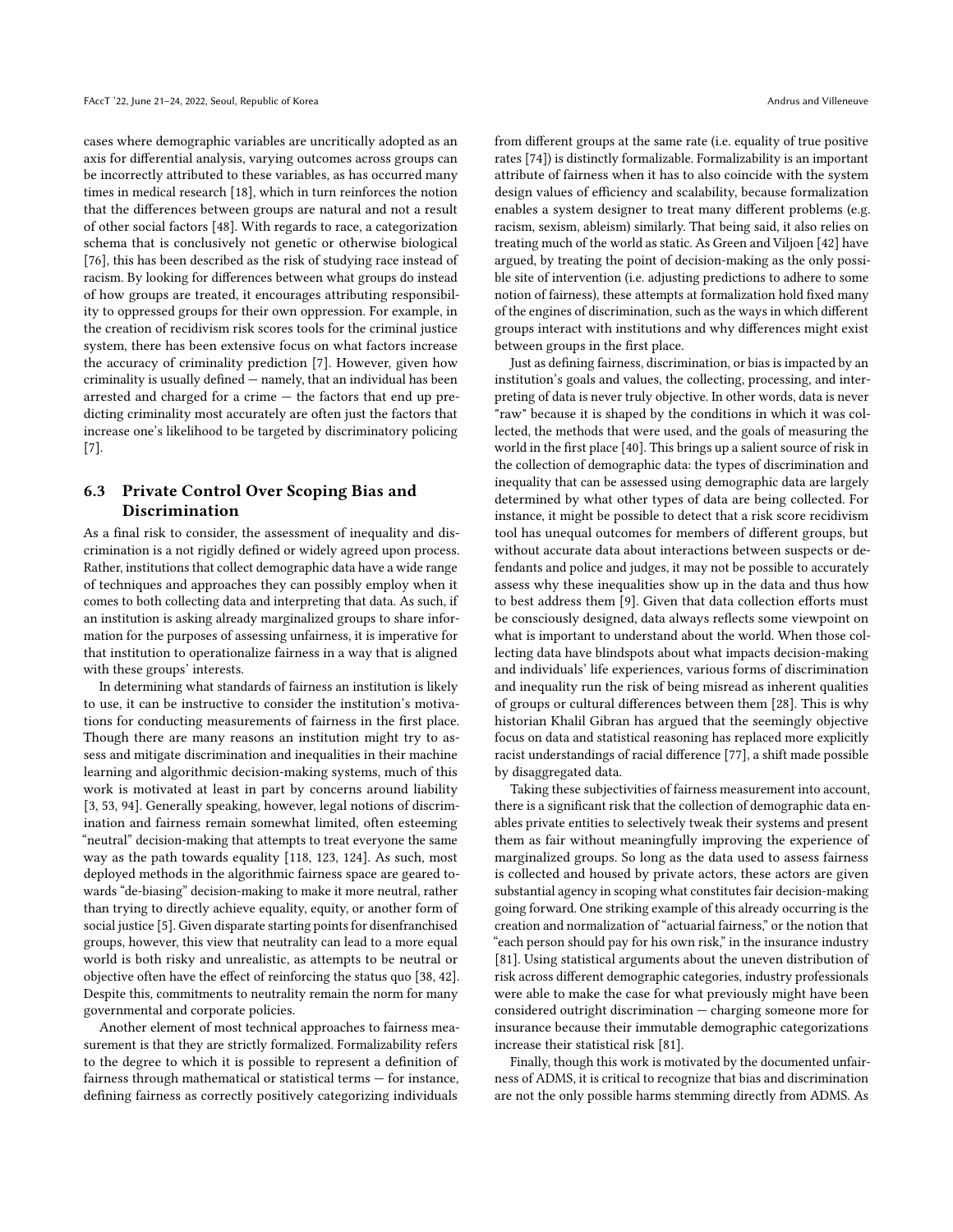recent papers and reports have forcefully argued, focusing on debiasing datasets and algorithms can draw attention away from other, possibly more salient harms [\[5\]](#page-9-0). For many ADMS that are clearly susceptible to bias, the greater source of harm could arguably be the deployment of the system in the first place [\[8,](#page-9-6) [73\]](#page-11-35). Attempting to collect demographic data in these cases will likely do more harm than good, as demographic data will draw attention away from harms inherent to the system and towards seemingly resolvable issues around bias.

#### <span id="page-8-0"></span>7 PATHS FORWARD

#### 7.1 Anonymity, Cryptographic Privacy, and Third Party Data Management

In response to many of the measurement concerns in Section [4,](#page-2-0) there have been a range of proposals on how to feasibly collect, manage, and employ demographic data without corporations ever directly learning users' sensitive attributes. Using technical methods that enable trusted third parties to be the data collectors and holders, researchers and practitioners have found ways to maintain individual non-identifiability throughout the data's use [\[62,](#page-11-36) [116\]](#page-12-4).

Most of these approaches prioritize anonymizing datasets that include demographics by enforcing k-anonymity, p-sensitivity, and/or differential privacy. Ensuring k-anonymity involves narrowing down the fields in a dataset and lumping variable ranges together in order to ensure that no individual has a unique set of values in the dataset that they might be re-identified with [\[108\]](#page-12-30). P-sensitivity involves perturbing sensitive attribute responses such that even if you know all the other variables for an individual member of the dataset, you would not be able to concretely determine the individual's sensitive attribute [\[13\]](#page-10-16). Differential privacy, unlike the previous two strategies, focuses instead on the model or analysis resulting from the use of sensitive data and ensures that the model or analysis would be unchanged by the removal of an individual, such that it is impossible to tell post-processing whether a specific individual was included or not in the dataset [\[56\]](#page-11-14). It is important to note that all of these anonymization approaches, however, add their own sources of bias that can generate misleading conclusions [\[46,](#page-10-42) [64\]](#page-11-15).

Another range of strategies employ secure, multiparty computation (SMPC) as a means of protecting sensitive attribute data from the primary institution and outside attackers. This approach ensures individual sensitive attribute data remains encrypted at each stage of use, while still being able to carry out basic computations with the encrypted data to generate aggregate level takeaways [\[2,](#page-9-7) [62\]](#page-11-36).

What these methods often neglect, however is the range of individual harms that extend from the relational aspects of data and the community level risks of demographic data collection. Secure computation techniques are generally concerned with an "identifiability" notion of privacy which centers the question of if data is attributable to an individual. What they miss is a more "control" centric understanding of privacy, which speaks to the ability of individuals to influence what data about them exists and how it gets used [\[117\]](#page-12-31). Of the risks discussed in sections [5](#page-3-0) and [6,](#page-5-0) anonymization and cryptographic privacy can protect against the direct discrimination of having one's sensitive attributes revealed and some types

of data misuse and surveillance, but they do not address concerns of (mis)representation and loss of agency. As such, we turn to recent proposals around forms of participatory data governance as a possible mechanism for mitigating these risks.

#### 7.2 Participatory Governance of Sensitive Data

Data governance is an increasingly popular topic of discussion in light of the ever-growing swaths of data held by governments and corporations used without citizen or consumer accountability. Borrowing from Micheli et al. [\[71\]](#page-11-37), data governance can be described as "the power relations between all the actors affected by, or having an effect on, the way data is accessed, controlled, shared, and used, the various socio-technical arrangements set in place to generate value from data, and how such value is redistributed between actors." We argue that emerging data governance models which move away from individualistic data rights towards collective forms of data governance [\[117\]](#page-12-31) can help mitigate the risks to individuals and communities described above and enable the responsible collection and use of demographic data.

While a range of alternative data governance models have been proposed [\[114\]](#page-12-32), data cooperatives and data trusts hold notable promise for overcoming both the individual and community risks outlined in this paper. Data cooperatives are characterized by a "de-centralized data governance approach in which data subjects voluntarily pool their data together to create a common pool for mutual benefits" [\[51\]](#page-10-43). Data trusts, on the other hand, generally make use of a more centralized structure that relies on an independent data "trustee" to steward over the voluntary pooling and external sharing or contracting of data [\[1\]](#page-9-8). Notably, these forms of data governance addresses the power imbalances characteristic of current data regimes by prioritizing the distribution of access and rights to data across its members.

Looking back to the range of risks described in sections [5](#page-3-0) and [6,](#page-5-0) these types of participatory data governance strategies can help address each in unique ways. In terms of the individual risk of privacy, participatory governance strategies inherently offer greater control to individuals over what is known about them by whom. And though nothing in the definition of data trusts or data cooperatives requires data to be nonidentifiable, both governance strategies could be used to establish the type of trusted third party relationships described in the previous section to enable encrypted or anonymized data use. In this way, we do not believe that participatory governance strategies are an alternative to cryptographic privacy and third-party data arrangements, but that they can actually be complementary strategies in mitigating privacy risks. These types of data governance models also have the potential to mitigate the risks of individual miscategorization and identity misrepresentation due to involvement of the data subjects in decisions regarding what types of data are collected and how these are categorized, and ability to raise concerns through deliberations or with data stewards. Therefore, it's possible to imagine that a participatory data governance model would include categories that more accurately represent the individuals it seeks to benefit. Similarly, the risks of data misuse or use beyond informed consent are also greatly mitigated given that it is one of the key focuses of participatory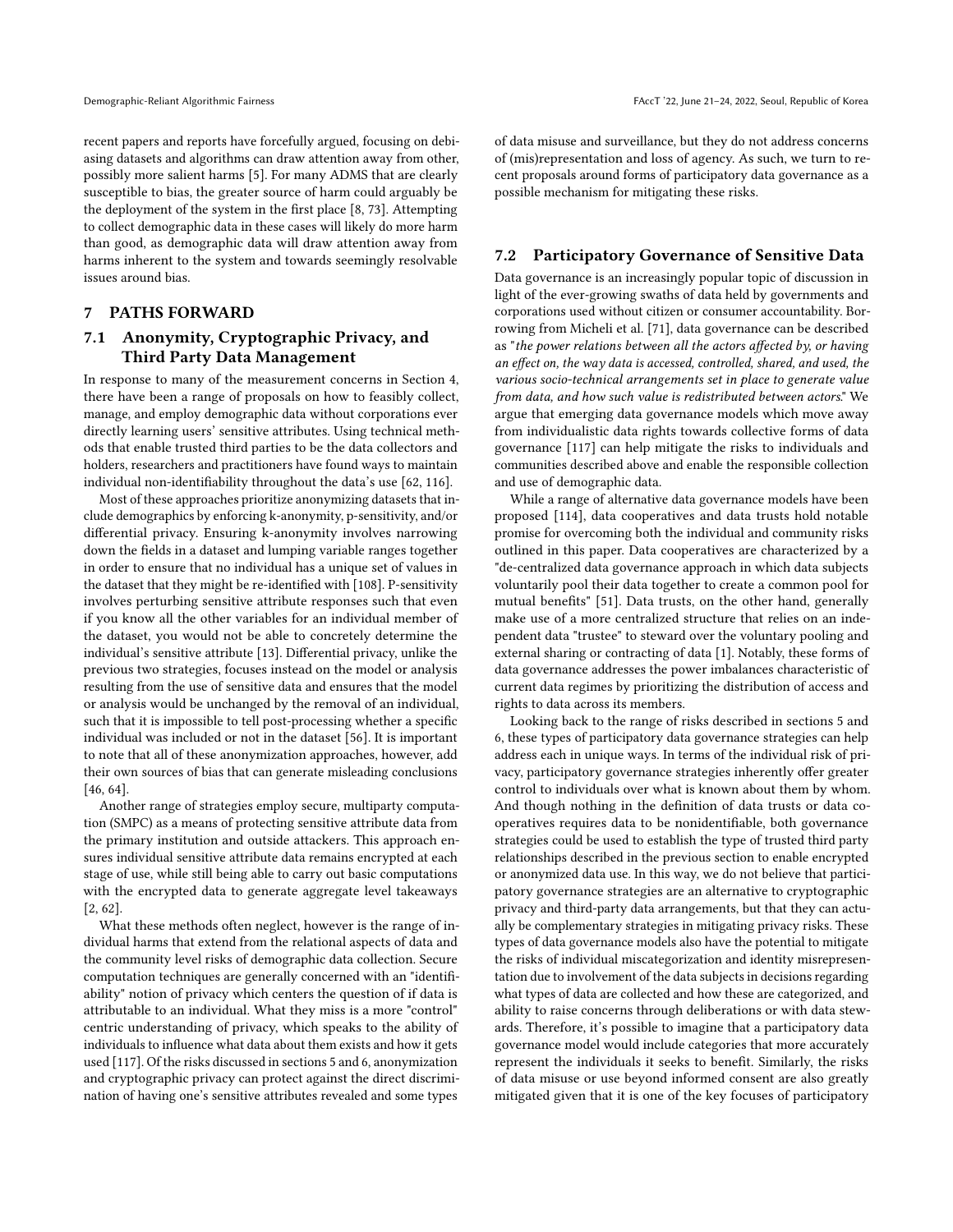data governance to have clear, concrete boundaries around what data is collected, why it's collected, and how it's used.

Turning to the community level risks of demographic data collection, the situation becomes more nuanced. The threat of expanding surveillance infrastructure, while reduced, is not altogether mitigated by the types of governance structures we have described or by voluntary participation in data collection efforts more broadly. Depending on how individuals are incentivized to contribute their data to a data trust or data cooperative, there is some threat of already exploited and disenfranchised populations disproportionately offering up their data for financial or material benefits, reinforcing existing disparities in privacy [\[68,](#page-11-38) [115\]](#page-12-33). Furthermore, surveillance operates on a community scale, not just at the level of the individual. Given the relational nature of data, data freely shared with a data trust or cooperative that is then used by private entities to build ADMS or other types of machine learning models has implications for those that have not shared their data as well. As seen through Immigration and Customs Enforcement's (ICE) purchase and use of mobile phone location data to model the movement patterns of "undocumented immigrants" [\[109\]](#page-12-13), access to the sensitive attributes of some individuals (e.g. documentation status), can enable the surveillance of a much larger group. As such, it is incumbent upon the data trustees and data cooperatives to stay aware of how the data they wield carries risks for individuals outside their organization and to mitigate these risks where they can.

Participatory governance models can also provide a point of intervention to addressing the risk of group misrepresentation and the reinforcement of oppressive categories by enabling previously disenfranchised groups to directly define their group identity and exercise control over the applications of their community's data. One example where the utility of this has already been seen is in the field of Indigenous Data Sovereignty, which centers Indigenous peoples' prerogative to govern the collection, access, and use of their data. In cases where Indigenous tribes have lead their own data collection efforts, they have pushed back against external categorization schemas of determining tribal citizenship, such as externally imposed standards of "blood quantum," in order to more accurately define tribal membership and tell the story of their tribes [\[93\]](#page-12-34). Similarly, participatory governance models give data subjects the ability to exercise influence over how fairness is defined, what types of fairness assessments should be conducted, and what data should be used to conduct those assessments in a given context. This reduces the control private actors have over the operationalization of fairness and increases the alignment of fairness objectives with data subjects interests and their desired interactions with specific ADMS. However, realizing this potential will likely require some expertise around algorithmic fairness or discrimination from within the data governance structure.

While participatory data governance strategies present an opportunity to mitigate many of the risks and harms discussed in this paper, the feasibility concern from Section [4](#page-2-0) still looms large. If the builders of ADMS are not externally compelled to approach demographic data collection and use responsibly, or even to engage with anti-discrimination in the first place, it is unlikely that data cooperatives or trusts form in order to responsibly manage and provide this data. As such, getting there will require the efforts of practitioners on the inside making the case for working with external data governance structures and of academics, policy-makers, and activists on the outside pushing for the enforcement of antidiscrimination standards and data privacy protections that would encourage corporations to only access sensitive demographic data through these limited means. As companies like Meta and AirBnB start to explore third party data holder arrangements for fairness assessments, however, this future starts to look more feasible [\[2,](#page-9-7) [13\]](#page-10-16).

#### ACKNOWLEDGMENTS

We are grateful to the diverse set of individuals who engaged with us over the last year through one-on-one calls as well as the PAIhosted FAccT CRAFT workshop and RightsCon session. We would like to thank our colleagues Christine Custis and Tina Park who provided advice and feedback on drafts of this paper. While this document reflects the input of individuals representing many PAI Partner organizations, it should not be read as representing the views of any particular organization or individual or any specific PAI Partner.

#### FUNDING DISCLOSURE

Funding for this study was provided by Partnership on AI. Partnership on AI is funded by a combination of philanthropic institutions and corporate charitable contributions. Primary corporate funding is always considered general operating support and legally classified as non-earmarked charitable contributions (not donations in exchange for goods or services, or quid pro quo contributions) to avoid the possibility of conflict in corporate funders having undue influence on Partnership on AI's agenda or on particular programs. More detail on Partnership on AI's [funding and governance](https://partnershiponai.org/transparency-governance/) is available online.

#### REFERENCES

- <span id="page-9-8"></span>[1] Aapti Institute and Open Data Institute. 2021. Enabling data sharing for social benefit through data trusts. Technical Report. Global Partnership on Artificial Intelligence. [https://gpai.ai/projects/data-governance/data-trusts/enabling](https://gpai.ai/projects/data-governance/data-trusts/enabling-data-sharing-for-social-benefit-data-trusts-interim-report.pdf)[data-sharing-for-social-benefit-data-trusts-interim-report.pdf](https://gpai.ai/projects/data-governance/data-trusts/enabling-data-sharing-for-social-benefit-data-trusts-interim-report.pdf)
- <span id="page-9-7"></span>[2] Rachad Alao, Miranda Bogen, Jingang Miao, Ilya Mironov, and Jonathan Tannen. 2021. How Meta is working to assess fairness in relation to race in the U.S. across its products and systems. Technical Report. Meta AI. 34 pages.
- <span id="page-9-1"></span>[3] McKane Andrus, Elena Spitzer, Jeffrey Brown, and Alice Xiang. 2021. "What We Can't Measure, We Can't Understand": Challenges to Demographic Data Procurement in the Pursuit of Fairness. arXiv:2011.02282 [cs] (Jan. 2021). [http:](http://arxiv.org/abs/2011.02282) [//arxiv.org/abs/2011.02282](http://arxiv.org/abs/2011.02282) arXiv: 2011.02282.
- <span id="page-9-3"></span>[4] Chloé Bakalar, Renata Barreto, Miranda Bogen, Sam Corbett-Davies, Melissa Hall, Isabel Kloumann, Michelle Lam, Joaquin Quiñonero Candela, Manish Raghavan, Joshua Simons, Jonathan Tannen, Edmund Tong, Kate Vredenburgh, and Jiejing Zhao. 2021. Fairness On The Ground: Applying Algorithmic Fairness Approaches To Production Systems. (2021), 12.
- <span id="page-9-0"></span>[5] Agathe Balayn and Seda Gürses. 2021. Beyond Debiasing. Technical Report. European Digital Rights. [https://edri.org/wp-content/uploads/2021/09/EDRi\\_](https://edri.org/wp-content/uploads/2021/09/EDRi_Beyond-Debiasing-Report_Online.pdf) [Beyond-Debiasing-Report\\_Online.pdf](https://edri.org/wp-content/uploads/2021/09/EDRi_Beyond-Debiasing-Report_Online.pdf)
- <span id="page-9-2"></span>[6] Erin Banco and Darius Tahir. 2021. CDC under scrutiny after struggling to report Covid race, ethnicity data. [https://www.politico.com/news/2021/03/09/hhs](https://www.politico.com/news/2021/03/09/hhs-cdc-covid-race-data-474554)[cdc-covid-race-data-474554](https://www.politico.com/news/2021/03/09/hhs-cdc-covid-race-data-474554)
- <span id="page-9-4"></span>[7] Chelsea Barabas. 2019. Beyond Bias: Re-Imagining the Terms of 'Ethical AI' in Criminal Law. SSRN Electronic Journal (2019). [https://doi.org/10.2139/ssrn.](https://doi.org/10.2139/ssrn.3377921) [3377921](https://doi.org/10.2139/ssrn.3377921)
- <span id="page-9-6"></span>[8] Chelsea Barabas. 2020. To Build a Better Future, Designers Need to Start Saying 'No'. [https://onezero.medium.com/refusal-a-beginning-that-starts-with-an](https://onezero.medium.com/refusal-a-beginning-that-starts-with-an-end-2b055bfc14be)[end-2b055bfc14be](https://onezero.medium.com/refusal-a-beginning-that-starts-with-an-end-2b055bfc14be)
- <span id="page-9-5"></span>[9] Chelsea Barabas, JB Rubinovitz, Colin Doyle, and Karthik Dinakar. 2020. Studying Up: Reorienting the study of algorithmic fairness around issues of power. (2020), 10.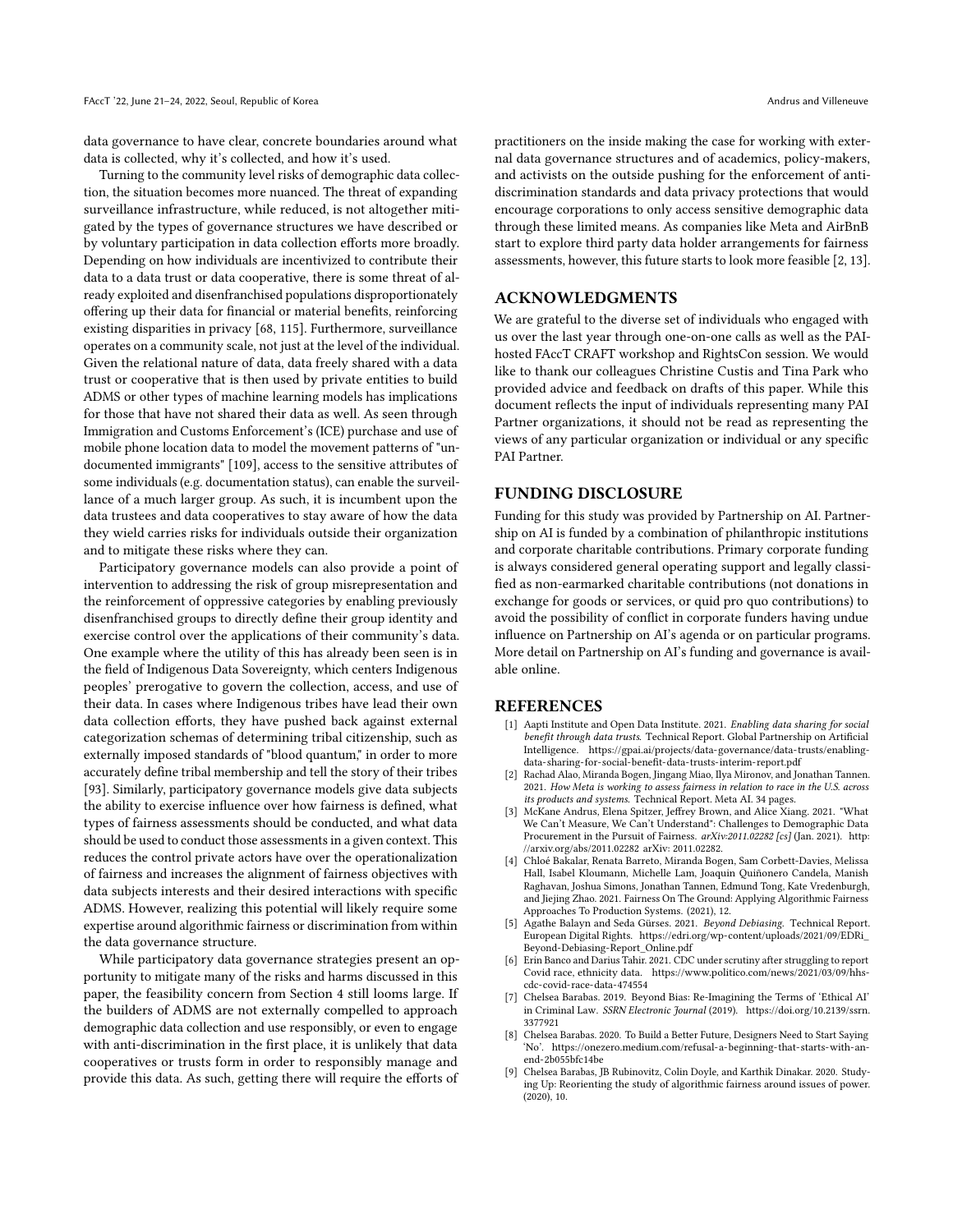- <span id="page-10-9"></span>[10] Solon Barocas, Anhong Guo, Ece Kamar, Jacquelyn Krones, Meredith Ringel Morris, Jennifer Wortman Vaughan, Duncan Wadsworth, and Hanna Wallach. 2021. Designing Disaggregated Evaluations of AI Systems: Choices, Considerations, and Tradeoffs. arXiv:2103.06076 [cs] (March 2021). [http:](http://arxiv.org/abs/2103.06076) [//arxiv.org/abs/2103.06076](http://arxiv.org/abs/2103.06076) arXiv: 2103.06076.
- <span id="page-10-23"></span>[11] Solon Barocas and Karen Levy. 2019. Privacy Dependencies. SSRN Scholarly Paper ID 3447384. Social Science Research Network, Rochester, NY. [https:](https://papers.ssrn.com/abstract=3447384) [//papers.ssrn.com/abstract=3447384](https://papers.ssrn.com/abstract=3447384)
- <span id="page-10-1"></span>[12] Solon Barocas and Andrew D. Selbst. 2016. Big Data's Disparate Impact. California Law Review 104 (2016), 671. [https://heinonline.org/HOL/Page?handle=](https://heinonline.org/HOL/Page?handle=hein.journals/calr104&id=695&div=&collection=) [hein.journals/calr104&id=695&div=&collection=](https://heinonline.org/HOL/Page?handle=hein.journals/calr104&id=695&div=&collection=)
- <span id="page-10-16"></span>[13] Sid Basu, Ruthie Berman, Adam Bloomston, John Cambell, Anne Diaz, Nanako Era, Benjamin Evans, Sukhada Palkar, and Skyler Wharton. 2020. Measuring discrepancies in Airbnb guest acceptance rates using anonymized demographic data. Technical Report. AirBnB. [https://news.airbnb.com/wp-content/uploads/](https://news.airbnb.com/wp-content/uploads/sites/4/2020/06/Project-Lighthouse-Airbnb-2020-06-12.pdf) [sites/4/2020/06/Project-Lighthouse-Airbnb-2020-06-12.pdf](https://news.airbnb.com/wp-content/uploads/sites/4/2020/06/Project-Lighthouse-Airbnb-2020-06-12.pdf)
- <span id="page-10-29"></span>[14] Ruha Benjamin. 2019. Race After Technology: Abolitionist Tools for the New Jim Code. Polity, Medford, MA.
- <span id="page-10-24"></span>[15] Rena Bivens. 2017. The gender binary will not be deprogrammed: Ten years of coding gender on Facebook. New Media & Society 19, 6 (June 2017), 880–898. <https://doi.org/10.1177/1461444815621527> Publisher: SAGE Publications.
- <span id="page-10-11"></span>[16] Miranda Bogen, Aaron Rieke, and Shazeda Ahmed. 2020. Awareness in practice: tensions in access to sensitive attribute data for antidiscrimination. In Proceedings of the 2020 conference on fairness, accountability, and transparency. 492–500.
- <span id="page-10-2"></span>[17] Geoffrey C. Bowker and Susan Leigh Star. 1999. Sorting things out: classification and its consequences. MIT Press, Cambridge, Mass.
- <span id="page-10-36"></span>[18] Lundy Braun, Anne Fausto-Sterling, Duana Fullwiley, Evelynn M. Hammonds, Alondra Nelson, William Quivers, Susan M. Reverby, and Alexandra E. Shields. 2007. Racial Categories in Medical Practice: How Useful Are They? PLOS Medicine 4, 9 (Sept. 2007), e271.<https://doi.org/10.1371/journal.pmed.0040271> Publisher: Public Library of Science.
- <span id="page-10-30"></span>[19] Simone Browne. 2015. Dark Matters: On the Surveillance of Blackness. Duke University Press.<https://doi.org/10.1515/9780822375302> Publication Title: Dark Matters.
- <span id="page-10-17"></span>[20] Consumer Financial Protection Bureau. 2014. Using publicly available information to proxy for unidentified race and ethnicity. (2014). [https:](https://www.consumerfinance.gov/data-research/research-reports/using-publicly-available-information-to-proxy-for-unidentified-race-and-ethnicity/) [//www.consumerfinance.gov/data-research/research-reports/using-publicly](https://www.consumerfinance.gov/data-research/research-reports/using-publicly-available-information-to-proxy-for-unidentified-race-and-ethnicity/)[available-information-to-proxy-for-unidentified-race-and-ethnicity/](https://www.consumerfinance.gov/data-research/research-reports/using-publicly-available-information-to-proxy-for-unidentified-race-and-ethnicity/)
- <span id="page-10-14"></span>[21] Moritz Büchi, Eduard Fosch-Villaronga, Christoph Lutz, Aurelia Tamò-Larrieux, and Shruthi Velidi. 2021. Making sense of algorithmic profiling: user perceptions on Facebook. Information, Communication & Society 0, 0 (Oct. 2021), 1–17. <https://doi.org/10.1080/1369118X.2021.1989011> Publisher: Routledge \_eprint: https://doi.org/10.1080/1369118X.2021.1989011.
- <span id="page-10-20"></span>[22] José González Cabañas, Ángel Cuevas, Aritz Arrate, and Rubén Cuevas. 2021. Does Facebook use sensitive data for advertising purposes? Commun. ACM 64, 1 (Jan. 2021), 62–69.<https://doi.org/10.1145/3426361>
- <span id="page-10-22"></span>[23] Hongyan Chang and Reza Shokri. 2021. On the Privacy Risks of Algorithmic Fairness. In 2021 IEEE European Symposium on Security and Privacy (EuroS P). 292–303.<https://doi.org/10.1109/EuroSP51992.2021.00028>
- <span id="page-10-18"></span>[24] Jiahao Chen. 2018. Fair lending needs explainable models for responsible recommendation. arXiv:1809.04684 [cs, stat] (Sept. 2018). [http://arxiv.org/abs/1809.](http://arxiv.org/abs/1809.04684) [04684](http://arxiv.org/abs/1809.04684) arXiv: 1809.04684.
- <span id="page-10-15"></span>[25] Jiahao Chen, Nathan Kallus, Xiaojie Mao, Geoffry Svacha, and Madeleine Udell. 2019. Fairness Under Unawareness: Assessing Disparity When Protected Class Is Unobserved. Proceedings of the Conference on Fairness, Accountability, and Transparency - FAT\* '19 (2019), 339–348.<https://doi.org/10.1145/3287560.3287594> arXiv: 1811.11154.
- <span id="page-10-0"></span>[26] Le Chen, Ruijun Ma, Anikó Hannák, and Christo Wilson. 2018. Investigating the Impact of Gender on Rank in Resume Search Engines. In Proceedings of the 2018 CHI Conference on Human Factors in Computing Systems - CHI '18. ACM Press, Montreal QC, Canada, 1–14.<https://doi.org/10.1145/3173574.3174225>
- <span id="page-10-32"></span>[27] Danielle Keats Citron and Daniel J. Solove. 2021. Privacy Harms. SSRN Scholarly Paper ID 3782222. Social Science Research Network, Rochester, NY. [https:](https://doi.org/10.2139/ssrn.3782222) [//doi.org/10.2139/ssrn.3782222](https://doi.org/10.2139/ssrn.3782222)
- <span id="page-10-41"></span>[28] Roderic Crooks and Morgan Currie. 2021. Numbers will not save us: Agonistic data practices. The Information Society 0, 0 (May 2021), 1–19. <https://doi.org/10.1080/01972243.2021.1920081> Publisher: Routledge \_eprint: https://doi.org/10.1080/01972243.2021.1920081.
- <span id="page-10-21"></span>[29] Amit Datta, Michael Carl Tschantz, and Anupam Datta. 2015. Automated Experiments on Ad Privacy Settings: A Tale of Opacity, Choice, and Discrimination. Proceedings on Privacy Enhancing Technologies 2015, 1 (April 2015), 92–112. <https://doi.org/10.1515/popets-2015-0007>
- <span id="page-10-7"></span>[30] Thomas Davidson, Debasmita Bhattacharya, and Ingmar Weber. 2019. Racial Bias in Hate Speech and Abusive Language Detection Datasets. arXiv:1905.12516 [cs] (May 2019).<http://arxiv.org/abs/1905.12516> arXiv: 1905.12516.

Demographic-Reliant Algorithmic Fairness FAccT '22, June 21–24, 2022, Seoul, Republic of Korea

- <span id="page-10-8"></span>[31] Thomas Davidson, Dana Warmsley, Michael Macy, and Ingmar Weber. 2017. Automated Hate Speech Detection and the Problem of Offensive Language. Proceedings of the International AAAI Conference on Web and Social Media 11, 1 (May 2017), 512–515.<https://ojs.aaai.org/index.php/ICWSM/article/view/14955> Number: 1.
- <span id="page-10-3"></span>[32] Robin Dembroff. 2018. Real Talk on the Metaphysics of Gender. Philosophical Topics 46, 2 (2018), 21–50.<https://doi.org/10.5840/philtopics201846212>
- <span id="page-10-25"></span>[33] Nora A Draper and Joseph Turow. 2019. The corporate cultivation of digital resignation. New Media & Society 21, 8 (Aug. 2019), 1824-1839. [https://doi.org/](https://doi.org/10.1177/1461444819833331) [10.1177/1461444819833331](https://doi.org/10.1177/1461444819833331) Publisher: SAGE Publications.
- <span id="page-10-35"></span>[34] Marc N Elliott, Peter A Morrison, Allen Fremont, Daniel F McCaffrey, Philip Pantoja, and Nicole Lurie. 2009. Using the Census Bureau's surname list to improve estimates of race/ethnicity and associated disparities. Health Services and Outcomes Research Methodology 9, 2 (2009), 69. Publisher: Springer.
- <span id="page-10-31"></span>[35] Virginia Eubanks. 2017. Automating Inequality: How High-Tech Tools Profile, Police, and Punish the Poor. St. Martin's Press, New York, NY.
- <span id="page-10-28"></span>[36] European Parliament and Council of European Union. 2016. Regulation (EU) 2016/679 (General Data Protection Regulation). [https://eur-lex.europa.eu/legal](https://eur-lex.europa.eu/legal-content/EN/TXT/HTML/?uri=CELEX:32016R0679&from=EN)[content/EN/TXT/HTML/?uri=CELEX:32016R0679&from=EN](https://eur-lex.europa.eu/legal-content/EN/TXT/HTML/?uri=CELEX:32016R0679&from=EN)
- <span id="page-10-19"></span>[37] Tom Farrand, Fatemehsadat Mireshghallah, Sahib Singh, and Andrew Trask. 2020. Neither Private Nor Fair: Impact of Data Imbalance on Utility and Fairness in Differential Privacy. In Proceedings of the 2020 Workshop on Privacy-Preserving Machine Learning in Practice (PPMLP'20). Association for Computing Machinery, New York, NY, USA, 15–19.<https://doi.org/10.1145/3411501.3419419>
- <span id="page-10-38"></span>[38] Sina Fazelpour and Zachary C. Lipton. 2020. Algorithmic Fairness from a Nonideal Perspective. In Proceedings of the AAAI/ACM Conference on AI, Ethics, and Society (AIES '20). Association for Computing Machinery, New York, NY, USA, 57–63.<https://doi.org/10.1145/3375627.3375828>
- <span id="page-10-26"></span>[39] E. Fosch-Villaronga, A. Poulsen, R. A. Søraa, and B. H. M. Custers. 2021. A little bird told me your gender: Gender inferences in social media. Information Processing & Management 58, 3 (May 2021), 102541. [https://doi.org/10.1016/j.](https://doi.org/10.1016/j.ipm.2021.102541) [ipm.2021.102541](https://doi.org/10.1016/j.ipm.2021.102541)
- <span id="page-10-40"></span>[40] Lisa Gitelman. 2013. Raw Data Is an Oxymoron. MIT Press. Google-Books-ID: Be5ZAgAAQBAJ.
- <span id="page-10-10"></span>[41] Bryce W Goodman. 2016. A step towards accountable algorithms? algorithmic discrimination and the european union general data protection. In 29th con-ference on neural information processing systems (NIPS 2016), barcelona. NIPS foundation.
- <span id="page-10-39"></span>[42] Ben Green and Salomé Viljoen. 2020. Algorithmic realism: expanding the boundaries of algorithmic thought. In Proceedings of the 2020 Conference on Fairness, Accountability, and Transparency. ACM, Barcelona Spain, 19–31. [https:](https://doi.org/10.1145/3351095.3372840) [//doi.org/10.1145/3351095.3372840](https://doi.org/10.1145/3351095.3372840)
- <span id="page-10-13"></span>[43] David Grossman. 2018. Amazon Fired Its Resume-Reading AI for Sexism. [https://www.popularmechanics.com/technology/robots/a23708450/](https://www.popularmechanics.com/technology/robots/a23708450/amazon-resume-ai-sexism/) [amazon-resume-ai-sexism/](https://www.popularmechanics.com/technology/robots/a23708450/amazon-resume-ai-sexism/) Section: Robots.
- <span id="page-10-4"></span>[44] Kevin Guyan. 2022. Queer Data: Using Gender, Sex and Sexuality Data for Action. Bloomsbury Publishing.
- <span id="page-10-5"></span>[45] Ian Hacking. 1995. The looping effects of human kinds. In Causal cognition: A multidisciplinary debate. Clarendon Press/Oxford University Press, New York, NY, US, 351–394.
- <span id="page-10-42"></span>[46] Sara Hajian and Josep Domingo-Ferrer. 2012. A Study on the Impact of Data Anonymization on Anti-discrimination. In 2012 IEEE 12th International Conference on Data Mining Workshops. IEEE, Brussels, Belgium, 352–359. [https:](https://doi.org/10.1109/ICDMW.2012.19) [//doi.org/10.1109/ICDMW.2012.19](https://doi.org/10.1109/ICDMW.2012.19)
- <span id="page-10-34"></span>[47] Foad Hamidi, Morgan Klaus Scheuerman, and Stacy M. Branham. 2018. Gender Recognition or Gender Reductionism?: The Social Implications of Embedded Gender Recognition Systems. In Proceedings of the 2018 CHI Conference on Human Factors in Computing Systems - CHI '18. ACM Press, Montreal QC, Canada, 1–13.<https://doi.org/10.1145/3173574.3173582>
- <span id="page-10-6"></span>[48] Alex Hanna, Emily Denton, Andrew Smart, and Jamila Smith-Loud. 2020. Towards a Critical Race Methodology in Algorithmic Fairness. In Proceedings of the 2020 Conference on Fairness, Accountability, and Transparency. ACM, Barcelona Spain, 501–512.<https://doi.org/10.1145/3351095.3372826>
- <span id="page-10-12"></span>[49] Alex Hern. 2018. Google's solution to accidental algorithmic racism: ban gorillas. The Guardian (Jan. 2018). [https://www.theguardian.com/technology/2018/jan/](https://www.theguardian.com/technology/2018/jan/12/google-racism-ban-gorilla-black-people) [12/google-racism-ban-gorilla-black-people](https://www.theguardian.com/technology/2018/jan/12/google-racism-ban-gorilla-black-people)
- <span id="page-10-27"></span>[50] Kashmir Hill. 2020. The Secretive Company That Might End Privacy as We Know It. [https://www.nytimes.com/2020/01/18/technology/clearview-privacy](https://www.nytimes.com/2020/01/18/technology/clearview-privacy-facial-recognition.html)[facial-recognition.html](https://www.nytimes.com/2020/01/18/technology/clearview-privacy-facial-recognition.html)
- <span id="page-10-43"></span>[51] Chih-Hsing Ho and Tyng-Ruey Chuang. 2019. Governance of Communal Data Sharing. Good Data (2019), 202–219.
- <span id="page-10-33"></span>[52] Anna Lauren Hoffmann. 2020. Terms of inclusion: Data, discourse, violence. New Media & Society (Sept. 2020), 146144482095872. [https://doi.org/10.1177/](https://doi.org/10.1177/1461444820958725) [1461444820958725](https://doi.org/10.1177/1461444820958725)
- <span id="page-10-37"></span>[53] Kenneth Holstein, Jennifer Wortman Vaughan, Hal Daumé III, Miro Dudík, and Hanna Wallach. 2019. Improving fairness in machine learning systems: What do industry practitioners need? Proceedings of the 2019 CHI Conference on Human Factors in Computing Systems - CHI '19 (2019), 1–16. [https://doi.org/10.1145/](https://doi.org/10.1145/3290605.3300830)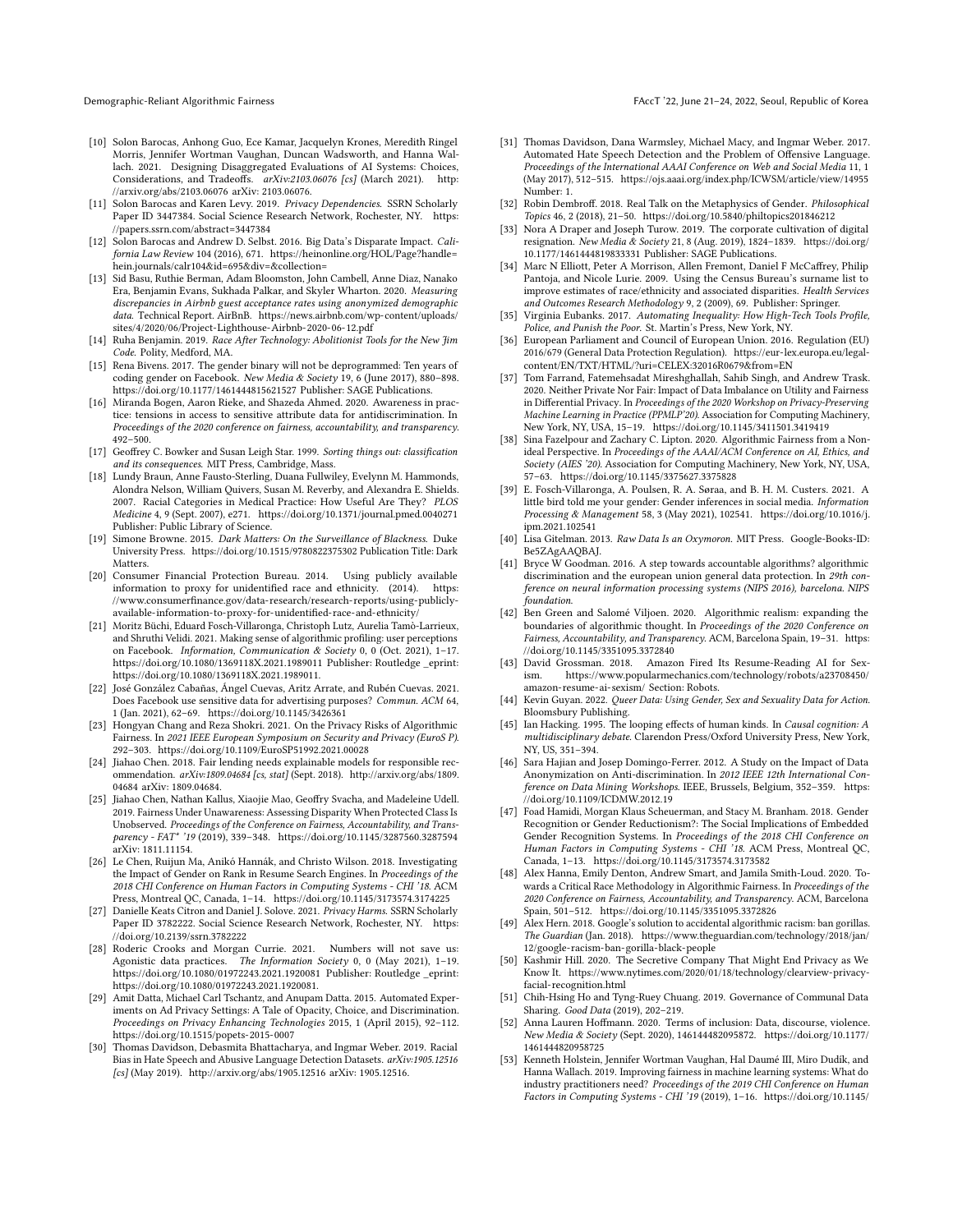#### FAccT '22, June 21-24, 2022, Seoul, Republic of Korea Andrea Andrea Andrea Andrus and Villeneuve

[3290605.3300830](https://doi.org/10.1145/3290605.3300830) arXiv: 1812.05239.

- <span id="page-11-2"></span>[54] Lily Hu. 2020. What is 'Race' in Algorithmic Discrimination on the Basis of Race?<https://www.youtube.com/watch?v=m5GdAgZnpzA>
- <span id="page-11-18"></span>[55] Thomas Hupperich, Dennis Tatang, Nicolai Wilkop, and Thorsten Holz. 2018. An Empirical Study on Online Price Differentiation. In Proceedings of the Eighth ACM Conference on Data and Application Security and Privacy (CODASPY '18). Association for Computing Machinery, New York, NY, USA, 76–83. [https:](https://doi.org/10.1145/3176258.3176338) [//doi.org/10.1145/3176258.3176338](https://doi.org/10.1145/3176258.3176338)
- <span id="page-11-14"></span>[56] Matthew Jagielski, Michael Kearns, Jieming Mao, Alina Oprea, Aaron Roth, Saeed Sharifi Malvajerdi, and Jonathan Ullman. 2019. Differentially Private Fair Learning. In Proceedings of the 36th International Conference on Machine Learning. PMLR, 3000–3008.<https://proceedings.mlr.press/v97/jagielski19a.html> ISSN: 2640-3498.
- <span id="page-11-11"></span>[57] Jon Keegan. 2021. Facebook Got Rid of Racial Ad Categories. Or Did It? [https://themarkup.org/citizen-browser/2021/07/09/facebook-got-rid-of](https://themarkup.org/citizen-browser/2021/07/09/facebook-got-rid-of-racial-ad-categories-or-did-it)[racial-ad-categories-or-did-it](https://themarkup.org/citizen-browser/2021/07/09/facebook-got-rid-of-racial-ad-categories-or-did-it) Section: Citizen Browser.
- <span id="page-11-13"></span>[58] Stephanie Kelley, Anton Ovchinnikov, David R. Hardoon, and Adrienne Heinrich. 2021. Anti-discrimination Laws, AI, and Gender Bias: A Case Study in Nonmortgage Fintech Lending. SSRN Scholarly Paper ID 3719577. Social Science Research Network, Rochester, NY.<https://doi.org/10.2139/ssrn.3719577>
- <span id="page-11-25"></span>[59] Os Keyes. 2018. The Misgendering Machines: Trans/HCI Implications of Automatic Gender Recognition. Proceedings of the ACM on Human-Computer Interaction 2, CSCW (Nov. 2018), 88:1–88:22.<https://doi.org/10.1145/3274357>
- <span id="page-11-3"></span>[60] Os Keyes. 2019. Counting the Countless. [https://reallifemag.com/counting](https://reallifemag.com/counting-the-countless/)[the-countless/](https://reallifemag.com/counting-the-countless/)
- <span id="page-11-24"></span>[61] Os Keyes, Zoë Hitzig, and Mwenza Blell. 2021. Truth from the machine: artificial intelligence and the materialization of identity. Interdisciplinary Science Reviews 46, 1-2 (April 2021), 158–175. [https://doi.](https://doi.org/10.1080/03080188.2020.1840224) [org/10.1080/03080188.2020.1840224](https://doi.org/10.1080/03080188.2020.1840224) Publisher: Taylor & Francis \_eprint: https://doi.org/10.1080/03080188.2020.1840224.
- <span id="page-11-36"></span>[62] Niki Kilbertus, Adrià Gascón, Matt J. Kusner, Michael Veale, Krishna P. Gummadi, and Adrian Weller. 2018. Blind Justice: Fairness with Encrypted Sensitive Attributes. arXiv:1806.03281 [cs, stat] (June 2018). [http://arxiv.org/abs/1806.](http://arxiv.org/abs/1806.03281) [03281](http://arxiv.org/abs/1806.03281) arXiv: 1806.03281.
- <span id="page-11-12"></span>[63] Jennifer King. 2019. " Becoming Part of Something Bigger" Direct to Consumer Genetic Testing, Privacy, and Personal Disclosure. Proceedings of the ACM on Human-Computer Interaction 3, CSCW (2019), 1–33.
- <span id="page-11-15"></span>[64] Satya Kuppam, Ryan Mckenna, David Pujol, Michael Hay, Ashwin Machanavajjhala, and Gerome Miklau. 2020. Fair Decision Making using Privacy-Protected Data. arXiv:1905.12744 [cs] (Jan. 2020).<http://arxiv.org/abs/1905.12744> arXiv: 1905.12744.
- <span id="page-11-8"></span>[65] Matt J Kusner, Joshua Loftus, Chris Russell, and Ricardo Silva. 2017. Counterfactual Fairness. In Advances in Neural Information Processing Systems, Vol. 30. Curran Associates, Inc. [https://papers.nips.cc/paper/2017/hash/](https://papers.nips.cc/paper/2017/hash/a486cd07e4ac3d270571622f4f316ec5-Abstract.html) [a486cd07e4ac3d270571622f4f316ec5-Abstract.html](https://papers.nips.cc/paper/2017/hash/a486cd07e4ac3d270571622f4f316ec5-Abstract.html)
- <span id="page-11-20"></span>[66] Kalev Leetaru. 2018. Facebook As The Ultimate Government Surveillance Tool? [https://www.forbes.com/sites/kalevleetaru/2018/07/20/facebook-as-the](https://www.forbes.com/sites/kalevleetaru/2018/07/20/facebook-as-the-ultimate-government-surveillance-tool/)[ultimate-government-surveillance-tool/](https://www.forbes.com/sites/kalevleetaru/2018/07/20/facebook-as-the-ultimate-government-surveillance-tool/) Section: AI & Big Data.
- <span id="page-11-23"></span>[67] Nancy López and Howard Hogan. 2021. What's Your Street Race? The Urgency of Critical Race Theory and Intersectionality as Lenses for Revising the U.S. Office of Management and Budget Guidelines, Census and Administrative Data in Latinx Communities and Beyond. Genealogy 5, 3 (Sept. 2021), 75. [https:](https://doi.org/10.3390/genealogy5030075) [//doi.org/10.3390/genealogy5030075](https://doi.org/10.3390/genealogy5030075) Number: 3 Publisher: Multidisciplinary Digital Publishing Institute.
- <span id="page-11-38"></span>[68] Alice E. Marwick and Danah Boyd. 2018. Privacy at the Margins| Understanding Privacy at the Margins—Introduction. International Journal of Communication 12, 0 (March 2018), 9.<https://ijoc.org/index.php/ijoc/article/view/7053> Number:
- <span id="page-11-30"></span>0. [69] Douglas S. Massey, Jacob S. Rugh, Justin P. Steil, and Len Albright. 2016. Riding the Stagecoach to Hell: A Qualitative Analysis of Racial Discrimination in Mortgage Lending. City & Community 15, 2 (2016), 118–136. [https://doi.org/10.1111/](https://doi.org/10.1111/cico.12179) [cico.12179](https://doi.org/10.1111/cico.12179) \_eprint: https://onlinelibrary.wiley.com/doi/pdf/10.1111/cico.12179.
- <span id="page-11-21"></span>[70] Paola Mavriki and Maria Karyda. 2019. Automated data-driven profiling: threats for group privacy. Information & Computer Security 28, 2 (Jan. 2019), 183– 197.<https://doi.org/10.1108/ICS-04-2019-0048> Publisher: Emerald Publishing Limited.
- <span id="page-11-37"></span>[71] Marina Micheli, Marisa Ponti, Max Craglia, and Anna Berti Suman. 2020. Emerging models of data governance in the age of datafication. Big Data & Society 7, 2 (July 2020), 2053951720948087.<https://doi.org/10.1177/2053951720948087> Publisher: SAGE Publications Ltd.
- <span id="page-11-19"></span>[72] Jakub Mikians, László Gyarmati, Vijay Erramilli, and Nikolaos Laoutaris. 2013. Crowd-assisted search for price discrimination in e-commerce: first results. In Proceedings of the ninth ACM conference on Emerging networking experiments and technologies (CoNEXT '13). Association for Computing Machinery, New York, NY, USA, 1–6.<https://doi.org/10.1145/2535372.2535415>
- <span id="page-11-35"></span>[73] Yeshimabeit Milner. 2019. Abolish Big Data. [https://medium.com/@YESHICAN/](https://medium.com/@YESHICAN/abolish-big-data-ad0871579a41) [abolish-big-data-ad0871579a41](https://medium.com/@YESHICAN/abolish-big-data-ad0871579a41)
- <span id="page-11-9"></span>[74] Shira Mitchell, Eric Potash, Solon Barocas, Alexander D'Amour, and Kristian Lum. 2020. Algorithmic Fairness: Choices, Assumptions, and Definitions. [https:](https://doi.org/10.1146/annurev-statistics-042720-125902) [//doi.org/10.1146/annurev-statistics-042720-125902](https://doi.org/10.1146/annurev-statistics-042720-125902) Archive Location: world Publisher: Annual Reviews.
- <span id="page-11-22"></span>[75] Brent Mittelstadt. 2017. From Individual to Group Privacy in Big Data Analytics. Philosophy & Technology 30, 4 (Dec. 2017), 475–494. [https://doi.org/10.1007/](https://doi.org/10.1007/s13347-017-0253-7) [s13347-017-0253-7](https://doi.org/10.1007/s13347-017-0253-7)
- <span id="page-11-33"></span>[76] Ann Morning. 2014. Does Genomics Challenge the Social Construction of Race?:. Sociological Theory (Oct. 2014).<https://doi.org/10.1177/0735275114550881> Publisher: SAGE PublicationsSage CA: Los Angeles, CA.
- <span id="page-11-34"></span>[77] Khalil Gibran Muhammad. 2019. The Condemnation of Blackness: Race, Crime, and the Making of Modern Urban America, With a New Preface. Harvard University Press. Google-Books-ID: gqacDwAAQBAJ.
- <span id="page-11-4"></span>[78] Eirini Ntoutsi, Pavlos Fafalios, Ujwal Gadiraju, Vasileios Iosifidis, Wolfgang Nejdl, Maria-Esther Vidal, Salvatore Ruggieri, Franco Turini, Symeon Papadopoulos, Emmanouil Krasanakis, Ioannis Kompatsiaris, Katharina Kinder-Kurlanda, Claudia Wagner, Fariba Karimi, Miriam Fernandez, Harith Alani, Bettina Berendt, Tina Kruegel, Christian Heinze, Klaus Broelemann, Gjergji Kasneci, Thanassis Tiropanis, and Steffen Staab. 2020. Bias in data-driven artificial intelligence systems—An introductory survey. WIREs Data Mining and Knowledge Discovery 10, 3 (May 2020).<https://doi.org/10.1002/widm.1356>
- <span id="page-11-27"></span>[79] Jonathan A. Obar. 2020. Sunlight alone is not a disinfectant: Consent and the futility of opening Big Data black boxes (without assistance). Big Data & Society 7, 1 (Jan. 2020), 2053951720935615.<https://doi.org/10.1177/2053951720935615> Publisher: SAGE Publications Ltd.
- <span id="page-11-0"></span>[80] Ziad Obermeyer, Brian Powers, Christine Vogeli, and Sendhil Mullainathan. 2019. Dissecting racial bias in an algorithm used to manage the health of populations. Science 366, 6464 (Oct. 2019), 447–453.<https://doi.org/10.1126/science.aax2342>
- <span id="page-11-7"></span>[81] Rodrigo Ochigame, Chelsea Barabas, Karthik Dinakar, Madars Virza, and Joichi Ito. 2018. Beyond Legitimation: Rethinking Fairness, Interpretability, and Accuracy in Machine Learning. International Conference on Machine Learning (2018),
- <span id="page-11-28"></span>6. [82] Anne Oeldorf-Hirsch and Jonathan A. Obar. 2019. Overwhelming, Important, Irrelevant: Terms of Service and Privacy Policy Reading among Older Adults. In Proceedings of the 10th International Conference on Social Media and Society (SMSociety '19). Association for Computing Machinery, New York, NY, USA, 166–173.<https://doi.org/10.1145/3328529.3328557>
- <span id="page-11-5"></span>[83] Alexandra Olteanu, Carlos Castillo, Fernando Diaz, and Emre Kıcıman. 2019. Social Data: Biases, Methodological Pitfalls, and Ethical Boundaries. Frontiers in Big Data 2 (July 2019), 13.<https://doi.org/10.3389/fdata.2019.00013>
- <span id="page-11-26"></span>[84] Partnership on AI. 2020. Algorithmic Risk Assessment and COVID-19: Why PATTERN Should Not Be Used. Technical Report. Partnership on AI. [http://partnershiponai.org/wp-content/uploads/2021/07/Why-PATTERN-](http://partnershiponai.org/wp-content/uploads/2021/07/Why-PATTERN-Should-Not-Be-Used.pdf)[Should-Not-Be-Used.pdf](http://partnershiponai.org/wp-content/uploads/2021/07/Why-PATTERN-Should-Not-Be-Used.pdf)
- <span id="page-11-10"></span>[85] Partnership on AI. 2022. Welcome to the Artificial Intelligence Incident Database. <https://incidentdatabase.ai/>
- <span id="page-11-6"></span>[86] Samir Passi and Solon Barocas. 2019. Problem Formulation and Fairness. In Proceedings of the Conference on Fairness, Accountability, and Transparency (FAT\* '19). Association for Computing Machinery, New York, NY, USA, 39–48. <https://doi.org/10.1145/3287560.3287567>
- <span id="page-11-32"></span>[87] Kristin Pauker, Chanel Meyers, Diana T. Sanchez, Sarah E. Gaither, and Danielle M. Young. 2018. A review of multiracial malleability: Identity, categorization, and shifting racial attitudes. Social and Personality Psychology Compass 12, 6 (2018), e12392.<https://doi.org/10.1111/spc3.12392> \_eprint: https://onlinelibrary.wiley.com/doi/pdf/10.1111/spc3.12392.
- <span id="page-11-31"></span>[88] OiYan A. Poon, Jude Paul Matias Dizon, and Dian Squire. 2017. Count Me In!: Ethnic Data Disaggregation Advocacy, Racial Mattering, and Lessons for Racial Justice Coalitions. JCSCORE 3, 1 (April 2017), 91–124. [https://doi.org/10.15763/](https://doi.org/10.15763/issn.2642-2387.2017.3.1.91-124) [issn.2642-2387.2017.3.1.91-124](https://doi.org/10.15763/issn.2642-2387.2017.3.1.91-124) Number: 1.
- <span id="page-11-16"></span>[89] Lincoln Quillian, John J Lee, and Mariana Oliver. 2020. Evidence from Field Experiments in Hiring Shows Substantial Additional Racial Discrimination after the Callback. Social Forces 99, 2 (Nov. 2020), 732–759. [https://doi.org/10.1093/](https://doi.org/10.1093/sf/soaa026) [sf/soaa026](https://doi.org/10.1093/sf/soaa026)
- <span id="page-11-17"></span>[90] Lincoln Quillian, Devah Pager, Ole Hexel, and Arnfinn H. Midtbøen. 2017. Metaanalysis of field experiments shows no change in racial discrimination in hiring over time. Proceedings of the National Academy of Sciences 114, 41 (Oct. 2017), 10870–10875.<https://doi.org/10.1073/pnas.1706255114> Publisher: National Academy of Sciences Section: Social Sciences.
- <span id="page-11-1"></span>[91] Manish Raghavan, Solon Barocas, Jon Kleinberg, and Karen Levy. 2019. Mitigating Bias in Algorithmic Hiring: Evaluating Claims and Practices. arXiv:1906.09208 [cs] (Dec. 2019).<https://doi.org/10.1145/3351095.3372828> arXiv: 1906.09208.
- <span id="page-11-29"></span>[92] Stephanie Carroll Rainie, Tahu Kukutai, Maggie Walter, Oscar Luis Figueroa-Rodríguez, Jennifer Walker, and Per Axelsson. 2019. Indigenous data sovereignty. (2019). Publisher: African Minds and the International Development Research Centre (IDRC).